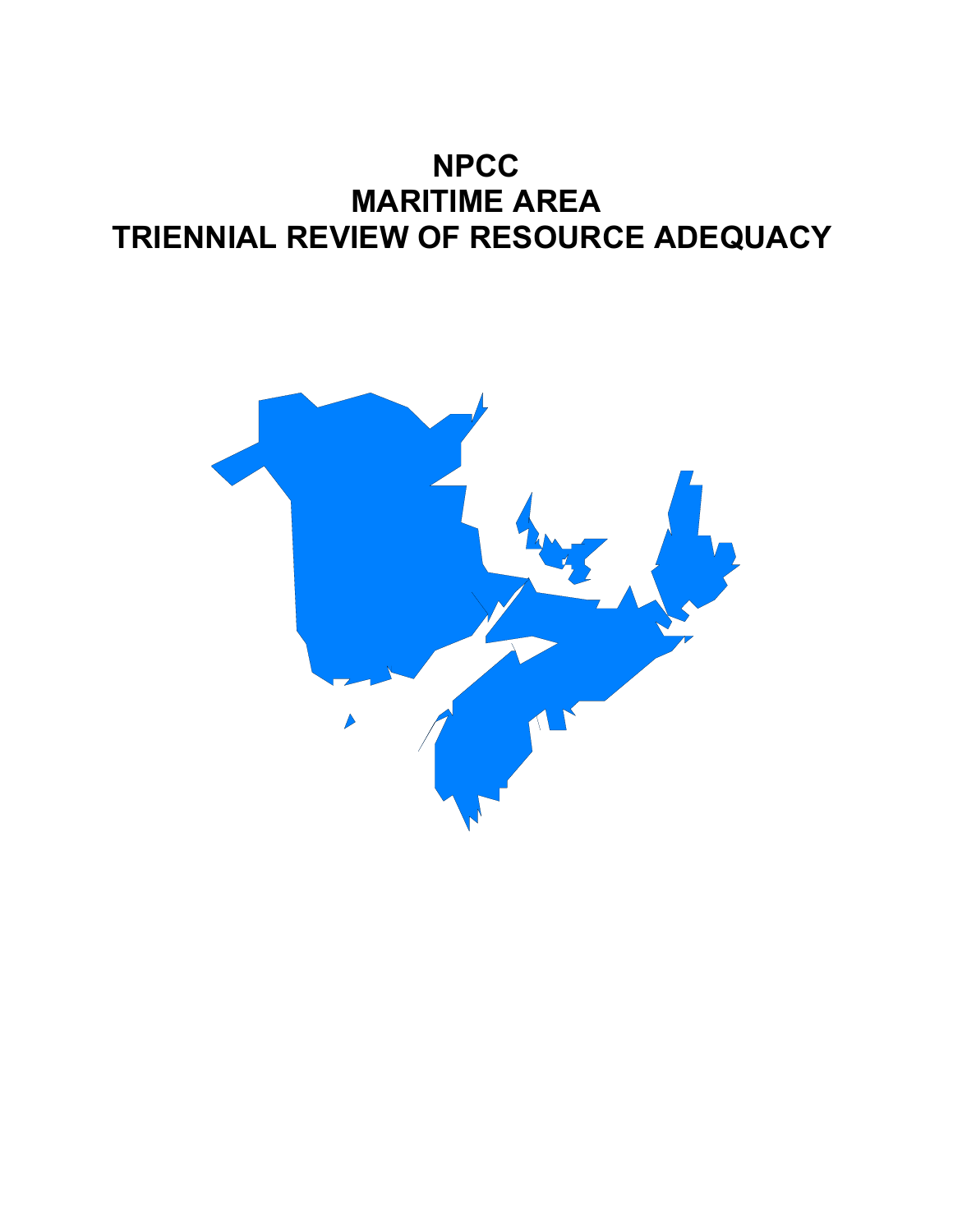## **NS POWER INC. NB POWER CORPORATION MARITIME ELECTRIC COMPANY LIMITED**

**December 1998**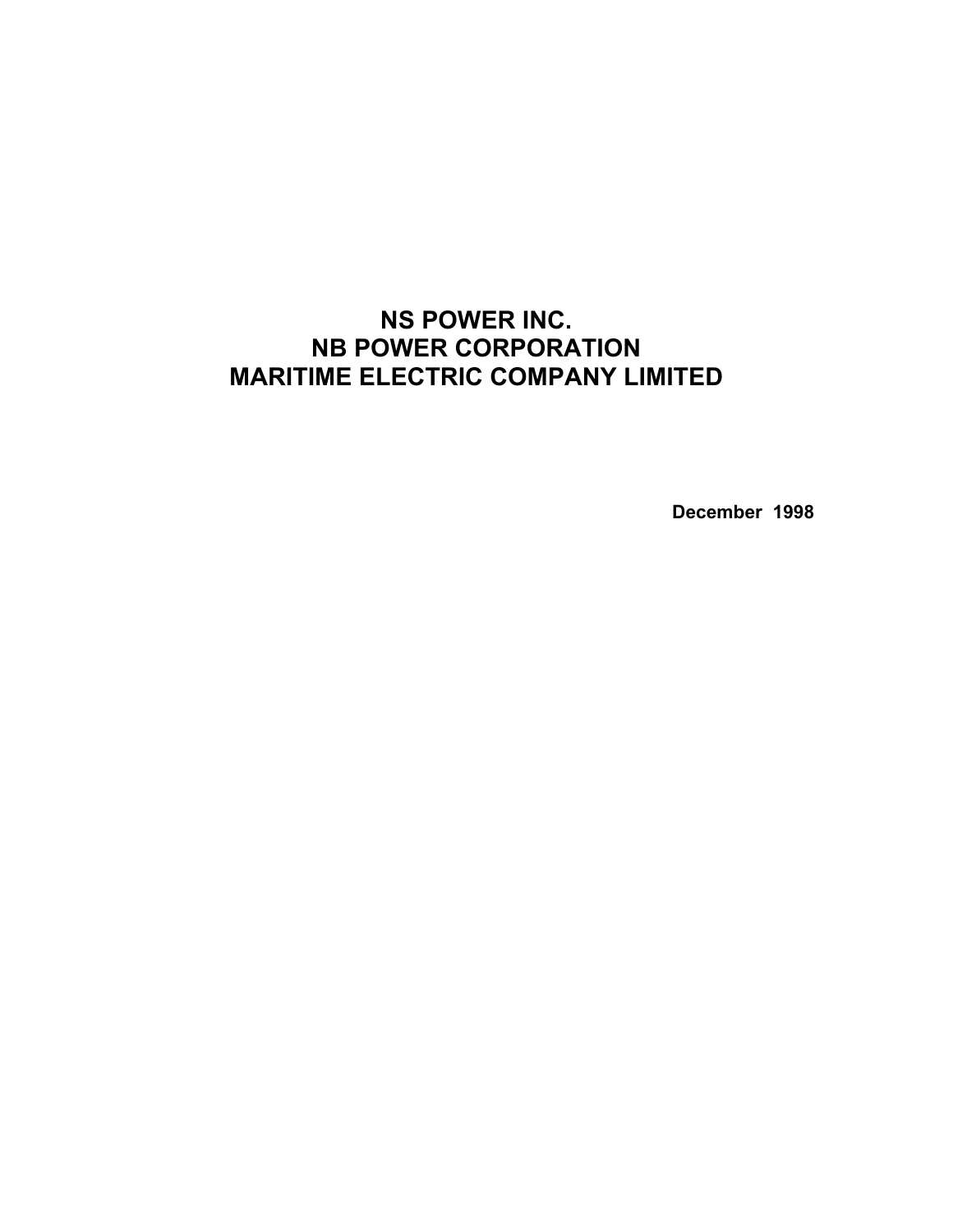#### **1.0 EXECUTIVE SUMMARY**

**1.1** This report is the fourth submission of the Maritime Area electrical system to the NPCC Triennial Review of Resource Adequacy and covers the period January 1998 to December 2007 inclusive. The previous Triennial Review, completed by NB Power, was submitted in July 1994. The Maritime Area includes NB Power, NS Power, and Maritime Electric Company Limited (MECL). MECL supplies the province of Prince Edward Island.

The Maritime Area's combined load forecast consists of the 1997 NS Power and MECL forecasts and the NB Power February 1998 update of the 1997 Business Plan load forecast. The forecast peak for 1998 is 4884 MW, which is 192 MW less than the forecasted peak for 1998 used in the 1994 review. Growth in demand over the study period is 1.9% for both the 1998 and the 1994 review.

A reserve criterion for the Maritime Area is 20% and adherence to this criterion is demonstrated to comply with the NPCC reliability criterion. For the base load forecast, the expected number of firm load disconnections for the period 1998 through 2007 varies from a low of 0.0022 and a high of 0.0515 days/year. This results in a requirement of 0 MW of interconnection support for the Maritime Area for the entire study period. Further, assuming load forecast uncertainty (LFU), the expected number of firm load disconnections from 1998 through 2006 varies from a low of 0.0077 and a high of 0.0845 days/year resulting in 0 MW of interconnection support. In 2007, with LFU, the expected number of firm load disconnections increases to 0.1304 days/year. In 2007 the Maritime Area requires approximately 55 MW of interconnection support to maintain the 0.1 days/year reliability criterion.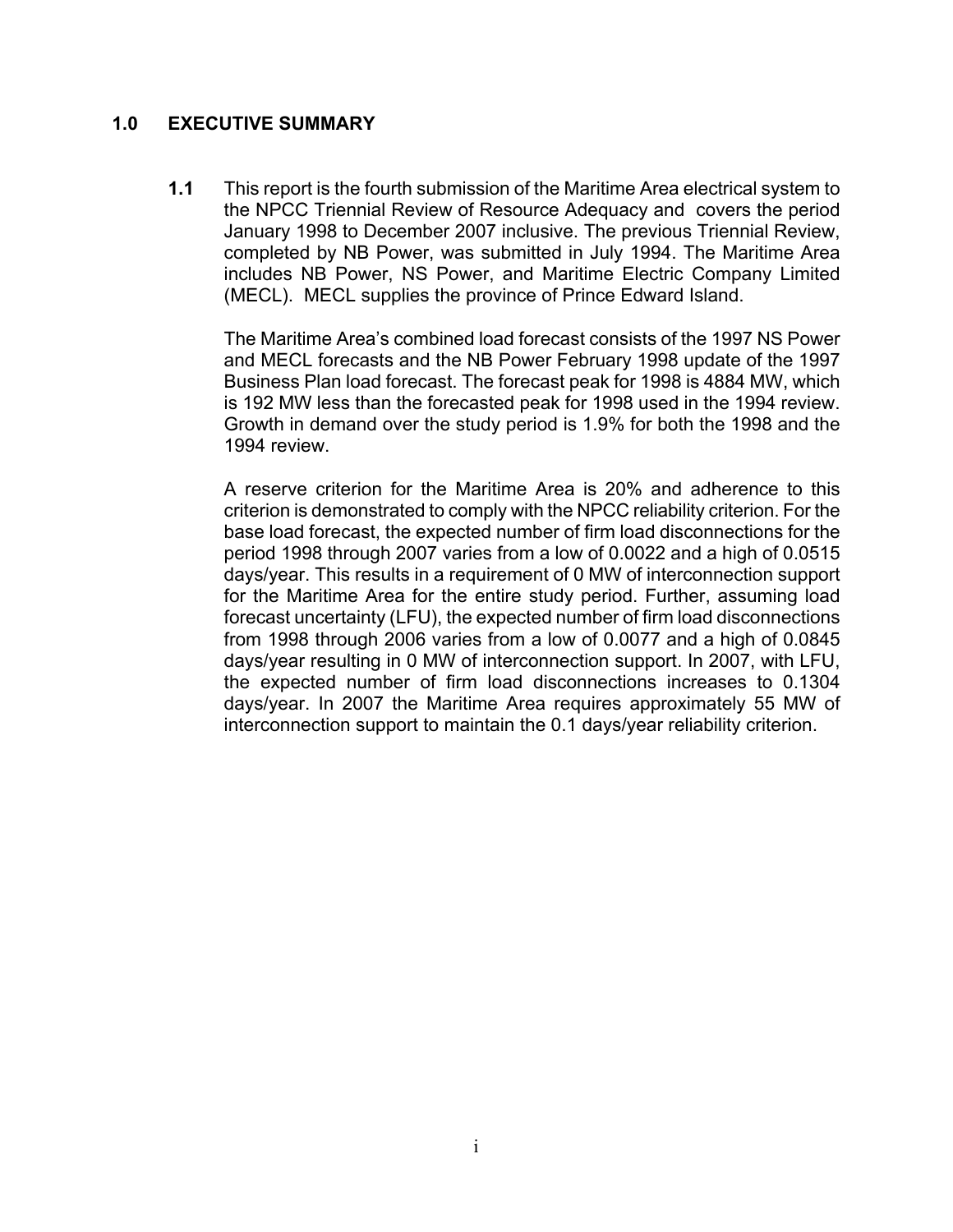## **1.2 Summary of Major Assumptions and Results**

| <b>MAJOR ASSUMPTIONS</b>                                          |                                                                           |                                                                |  |  |  |  |  |  |
|-------------------------------------------------------------------|---------------------------------------------------------------------------|----------------------------------------------------------------|--|--|--|--|--|--|
| <b>Load Forecast</b>                                              | <b>NB Power</b><br>1998<br><b>NS Power</b><br>1997<br>MECL<br>1997        |                                                                |  |  |  |  |  |  |
| Resource Adequacy Criterion                                       | 0.1 days/year                                                             |                                                                |  |  |  |  |  |  |
| <b>Maritime Required Reserve</b>                                  | 20 %                                                                      |                                                                |  |  |  |  |  |  |
| Maritime Unit Data                                                | Appendix A - Table A-2                                                    |                                                                |  |  |  |  |  |  |
| <b>RESULTS</b>                                                    |                                                                           |                                                                |  |  |  |  |  |  |
| Year                                                              | <b>Expected Number of Firm</b><br><b>Load Disconnections</b><br>days/year | <b>Required Interconnection</b><br><b>Support</b><br><b>MW</b> |  |  |  |  |  |  |
| <b>Base Load Forecast</b><br>1998 - 2007                          | $0.0022 - 0.0515$                                                         | 0                                                              |  |  |  |  |  |  |
| <b>Base Load Forecast</b><br>including LFU<br>1998 - 2006<br>2007 | $0.0077 - 0.0845$<br>0.1304                                               | 0<br>55                                                        |  |  |  |  |  |  |

#### **TABLE 1**

Note: NB Power forecast is the February 1998 update of the 1997 Business Plan load forecast.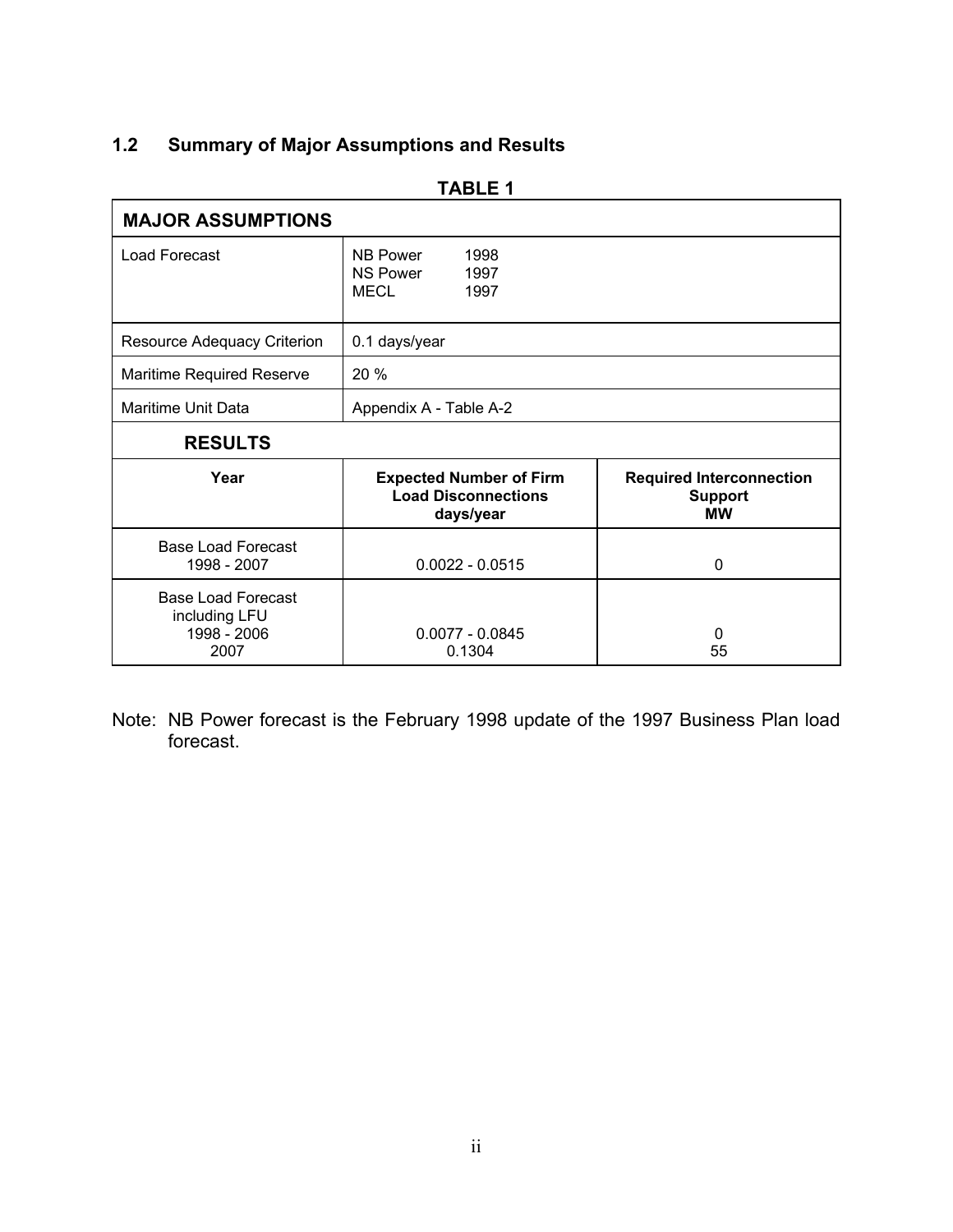## **2.0 TABLE OF CONTENTS**

| 1.0 |                          | <b>EXECUTIVE SUMMARY</b>                                                                                                                                                                                                  |    | İ                                                              |
|-----|--------------------------|---------------------------------------------------------------------------------------------------------------------------------------------------------------------------------------------------------------------------|----|----------------------------------------------------------------|
| 2.0 |                          | <b>TABLE OF CONTENTS</b><br>2.1 List of Tables                                                                                                                                                                            | iv | iii                                                            |
|     | 2.2                      | List of Figures                                                                                                                                                                                                           |    | iv                                                             |
| 3.0 |                          | <b>INTRODUCTION</b>                                                                                                                                                                                                       |    | 1                                                              |
| 4.0 | 4.1<br>4.2<br>4.3<br>4.4 | <b>RESOURCE ADEQUACY CRITERION</b><br><b>Statement of Resource Adequacy Criterion</b><br><b>Emergency Operating Procedures</b><br>Maritime Area Required Reserve<br>Relationship of Reserve Criterion to NPCC Reliability |    | $\ensuremath{\mathsf{3}}$<br>3<br>$\overline{\mathbf{4}}$<br>5 |
|     | 4.5                      | Criterion<br><b>Recent Reliability Studies</b>                                                                                                                                                                            |    | 5<br>6                                                         |
| 5.0 | 5.1<br>5.2               | RESOURCE ADEQUACY ASSESSMENT<br><b>Comparison of Planned and Required Reserve</b><br><b>Comparison of Planned and Required Reserve</b>                                                                                    |    | 9<br>9                                                         |
|     | 5.3                      | with High Load Growth<br><b>Contingency Plans</b>                                                                                                                                                                         |    | 10<br>10 <sup>°</sup>                                          |
| 6.0 | 6.1<br>6.2<br>6.3        | PLANNED RESOURCE CAPACITY MIX<br><b>Planned Resource Capacity Mix</b><br><b>Planned Resource Energy Mix</b><br><b>Fuel Mix Strategy</b>                                                                                   | 11 | 11<br>12 <sub>2</sub><br>13                                    |
|     |                          |                                                                                                                                                                                                                           |    |                                                                |

#### APPENDICES

| DESCRIPTION OF RESOURCE RELIABILITY MODEL   | 16 |
|---------------------------------------------|----|
| DESCRIPTION OF RESOURCE RELIABILITY PROGRAM | 25 |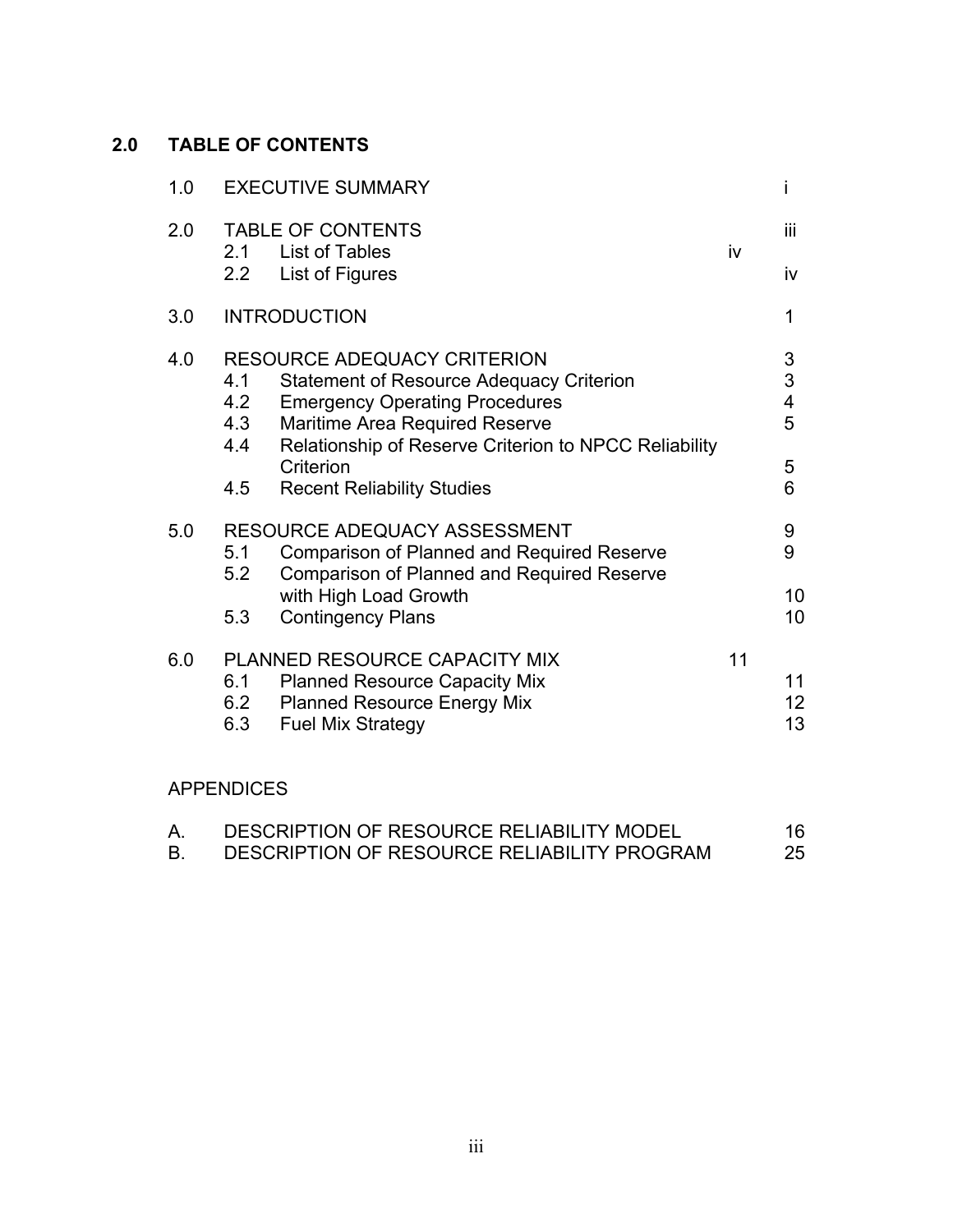## **2.1 List of Tables**

| Table 1   | Summary of Major Assumptions and Results                                          |   | ii.             |
|-----------|-----------------------------------------------------------------------------------|---|-----------------|
| Table 2   | <b>Comparison of Load Forecasts</b>                                               |   | $\overline{2}$  |
| Table 3   | <b>Expected Number of Firm Load Disconnections -</b><br><b>Base load Forecast</b> |   | 6               |
| Table 4   | Expected Number of Firm Load Disconnections -<br><b>Load Forecast Uncertainty</b> |   | 8               |
| Table 5   | Comparison of Planned and Required Reserve -<br><b>Base Load Forecast</b>         | 9 |                 |
| Table 6   | Comparison of Planned and Required Reserve -<br><b>High Load Growth</b>           |   | 10              |
| Table 7   | <b>Planned Resource Capacity Mix</b>                                              |   | 11              |
| Table 8   | <b>Planned Resource Energy Mix</b>                                                |   | 12 <sup>2</sup> |
| Table A-1 | Maritime Area Load Forecast                                                       |   | 17              |
| Table A-2 | <b>Maritime Area Resources</b>                                                    |   | 19              |
| Table A-3 | Summary of Changes in Capacity                                                    |   | 21              |
| Table A-4 | Maritime Area Typical Forced Outage Rates                                         |   | 23              |

## **2.2 List of Figures**

| Figure 1 | <b>Expected Number of Firm Load Disconnections</b> | 8.  |
|----------|----------------------------------------------------|-----|
| Figure 2 | <b>Planned Resource Capacity Mix</b>               | 11  |
| Figure 3 | <b>Planned Resource Energy Mix</b>                 | 12. |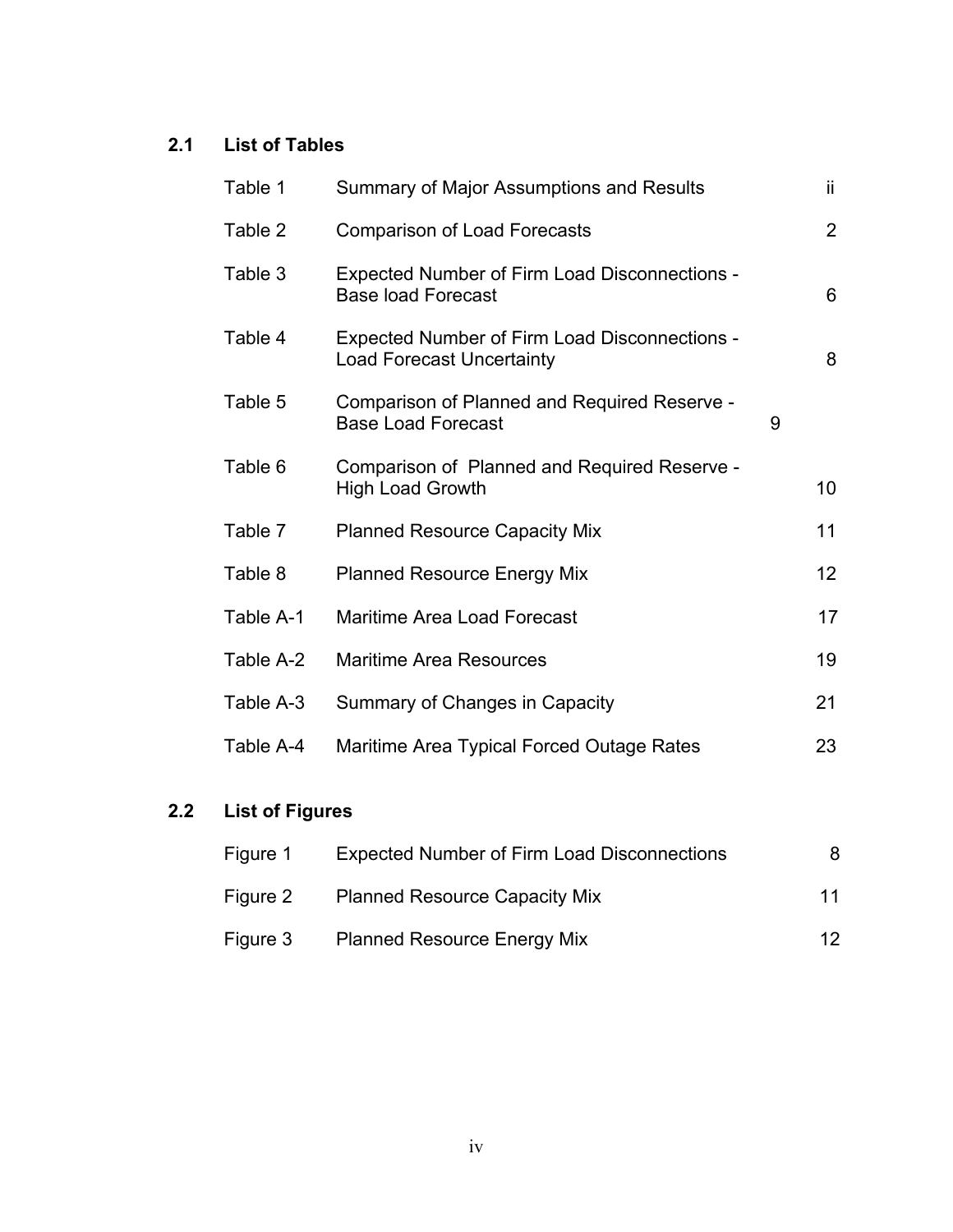#### **3.0 INTRODUCTION**

- **3.1** This report covers the period January 1998 to December 2007 inclusive and is the fourth submission of the Maritime Area electrical system to the NPCC Triennial Review of Resource Adequacy. The previous Triennial Review, completed by NB Power, was submitted in July 1994. The Maritime Area includes NB Power, NS Power, and Maritime Electric Company Limited (MECL). MECL supplies the province of Prince Edward Island. Since the Eastern Maine Electric Coop (EMEC) is essentially regarded by NP Power as a wholesale customer, their load is included in the analysis.
- **3.2** The load forecast data in the 1994 review was based on the 1993 NS Power and NB Power load forecasts and the 1994 MECL load forecast. In the current review, the Maritime Area combined load forecast consists of the 1997 NS Power and MECL forecasts and the NB Power February 1998 update of the 1997 Business Plan load forecast. For the present review, the forecast peak of 4884 MW for 1998 is 192 MW less than the forecasted peak for 1998 used in the 1994 review. The difference is due to reduced load forecasts for NB Power (103 MW lower in 1998) and NS Power (203 MW lower in 1998) and utility peak coincidence difference of 114 MW. The MECL forecast is essentially the same as the 1994 review for the year 1998. As shown in Table 2, growth in demand over the study period is 1.9% for both the 1998 and the 1994 review. With the lower forecast load and the expected availability of natural gas in the Maritime Area, the size, timing and type of unit additions have changed with respect to the 1994 review.
- **3.3** A reserve criterion for this combined system is described and adherence to this criterion is demonstrated. Further, this reserve criterion is shown to comply with the NPCC reliability criterion.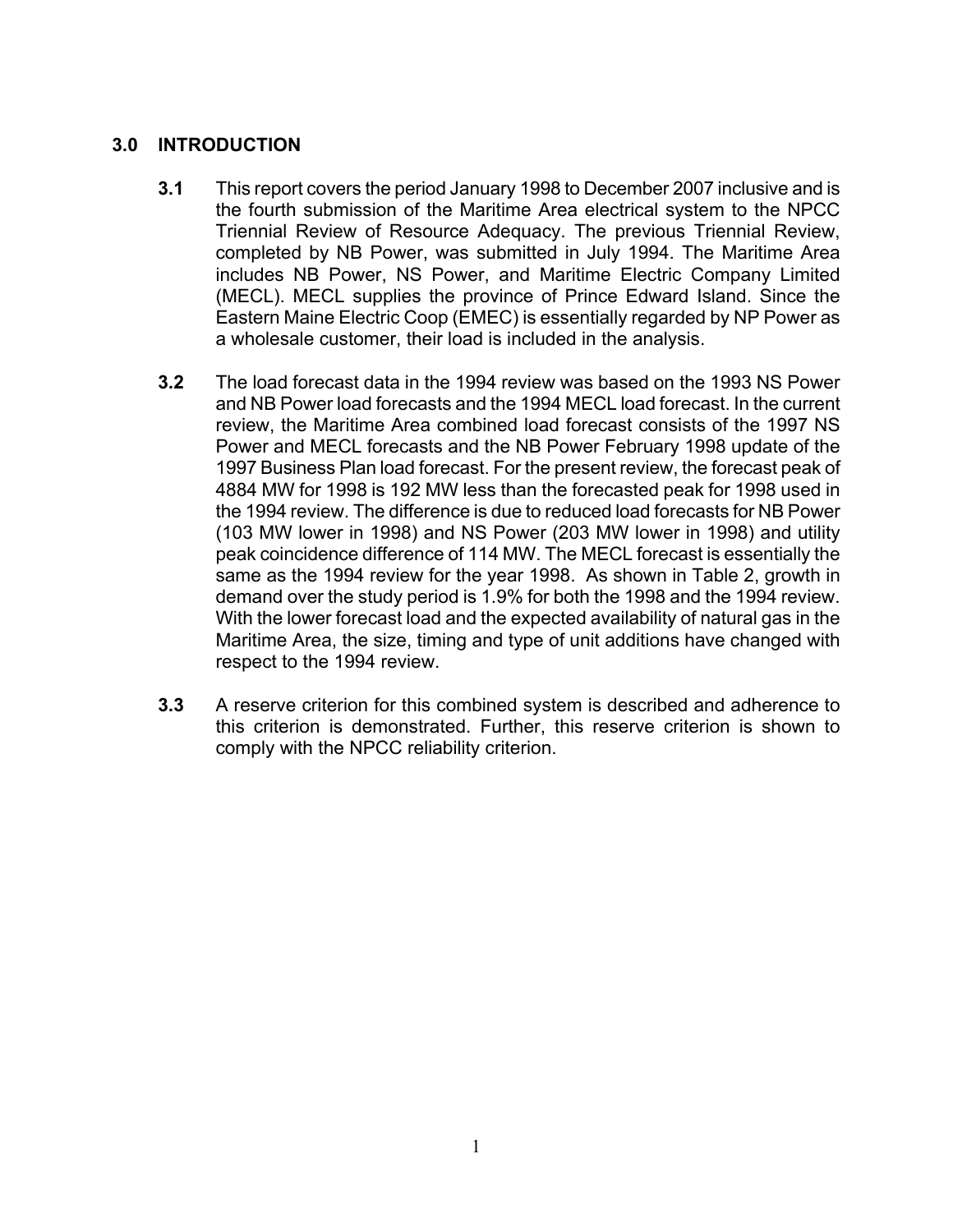| <b>COMPARISON OF LOAD FORECASTS</b>                                          |                                                                              |                                                      |  |  |  |  |  |
|------------------------------------------------------------------------------|------------------------------------------------------------------------------|------------------------------------------------------|--|--|--|--|--|
|                                                                              | <b>Load Forecast</b>                                                         |                                                      |  |  |  |  |  |
| Month<br>of<br>January                                                       | 1998<br><b>Review</b><br><b>MW</b>                                           | 1994<br><b>Review</b><br><b>MW</b>                   |  |  |  |  |  |
| 1998<br>1999<br>2000<br>2001<br>2002<br>2003<br>2004<br>2005<br>2006<br>2007 | 4884<br>5157<br>5235<br>5308<br>5388<br>5461<br>5535<br>5610<br>5691<br>5770 | 5076<br>5170<br>5268<br>5362<br>5450<br>5533<br>5617 |  |  |  |  |  |
| Average Annual Compound Growth Rate                                          |                                                                              |                                                      |  |  |  |  |  |
| <b>Ten Year Period</b>                                                       | 1998 - 2007                                                                  | 1995 - 2004                                          |  |  |  |  |  |
| <b>Growth Rate</b>                                                           | 1.9%                                                                         | 1.9 %                                                |  |  |  |  |  |

## **TABLE 2**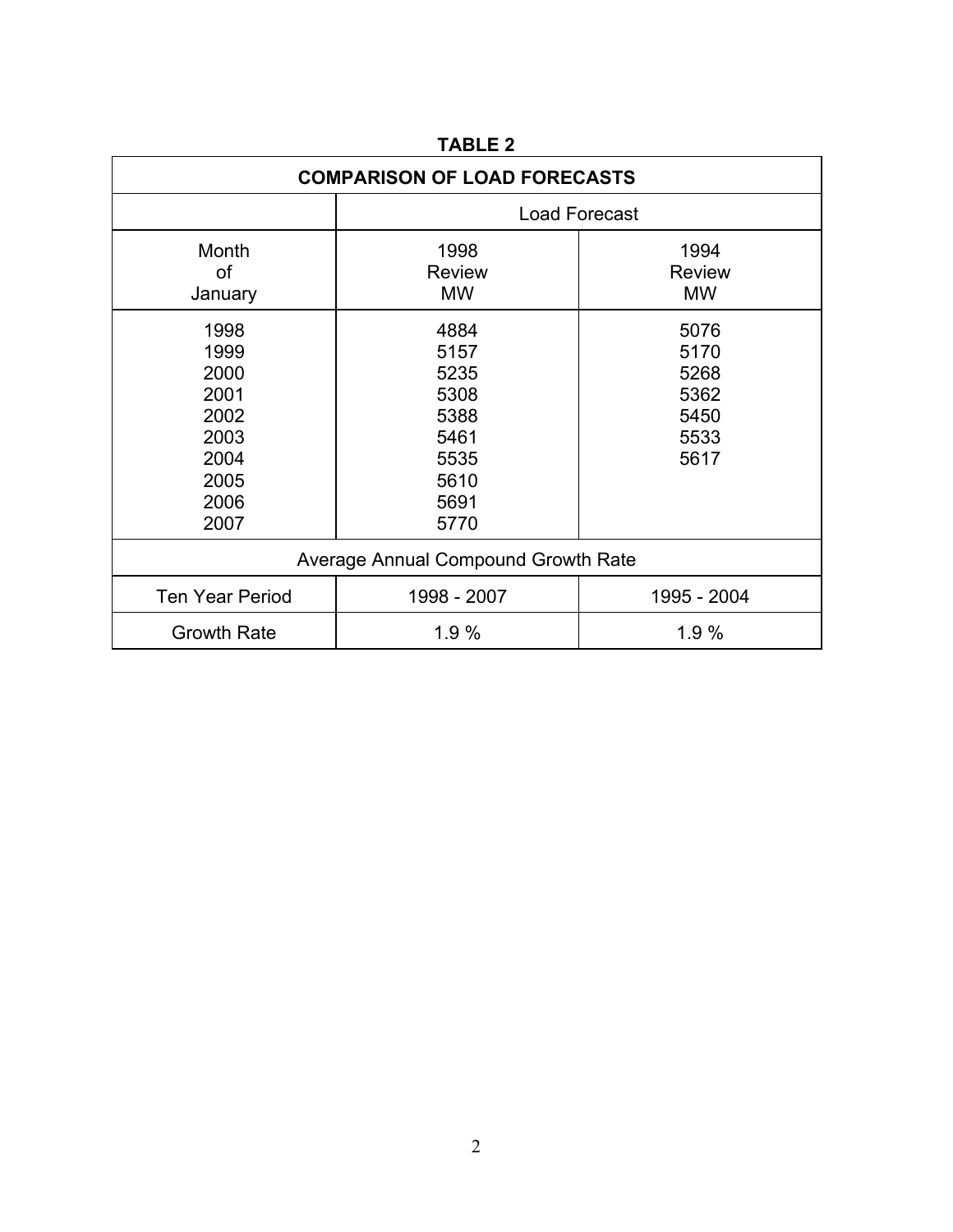#### **4.0 RESOURCE ADEQUACY CRITERION**

#### **4.1 Statement of Resource Adequacy Criterion**

The three utilities comprising the Maritime Area individually apply a capacity based criterion in determining their required reserve.

NB Power and NS Power each require a reserve equal to the largest unit or 20% of the firm system load; Maritime Electric requires a reserve equal to 15% of the firm system load. The Maritime Area as a whole was assumed to have the same criterion as NB Power and NS Power. This simplification has negligible effect on the results because of the size of MECL relative to NB Power and NS Power combined. Thermal and hydro generation are considered available at the demonstrated maximum net capacity (DMNC) in the determination of the reserve margin.

The NPCC Generation Reliability criterion states:

Each area's resources will be planned in such a manner that, after due allowance for scheduled maintenance, forced and partial outages, interconnections with neighbouring areas, and available operating procedures, the probability of disconnecting non-interruptible customers due to a resource deficiency, on the average, will be no more than once in ten years.

In effect, this criterion is applied as 0.1 days per year.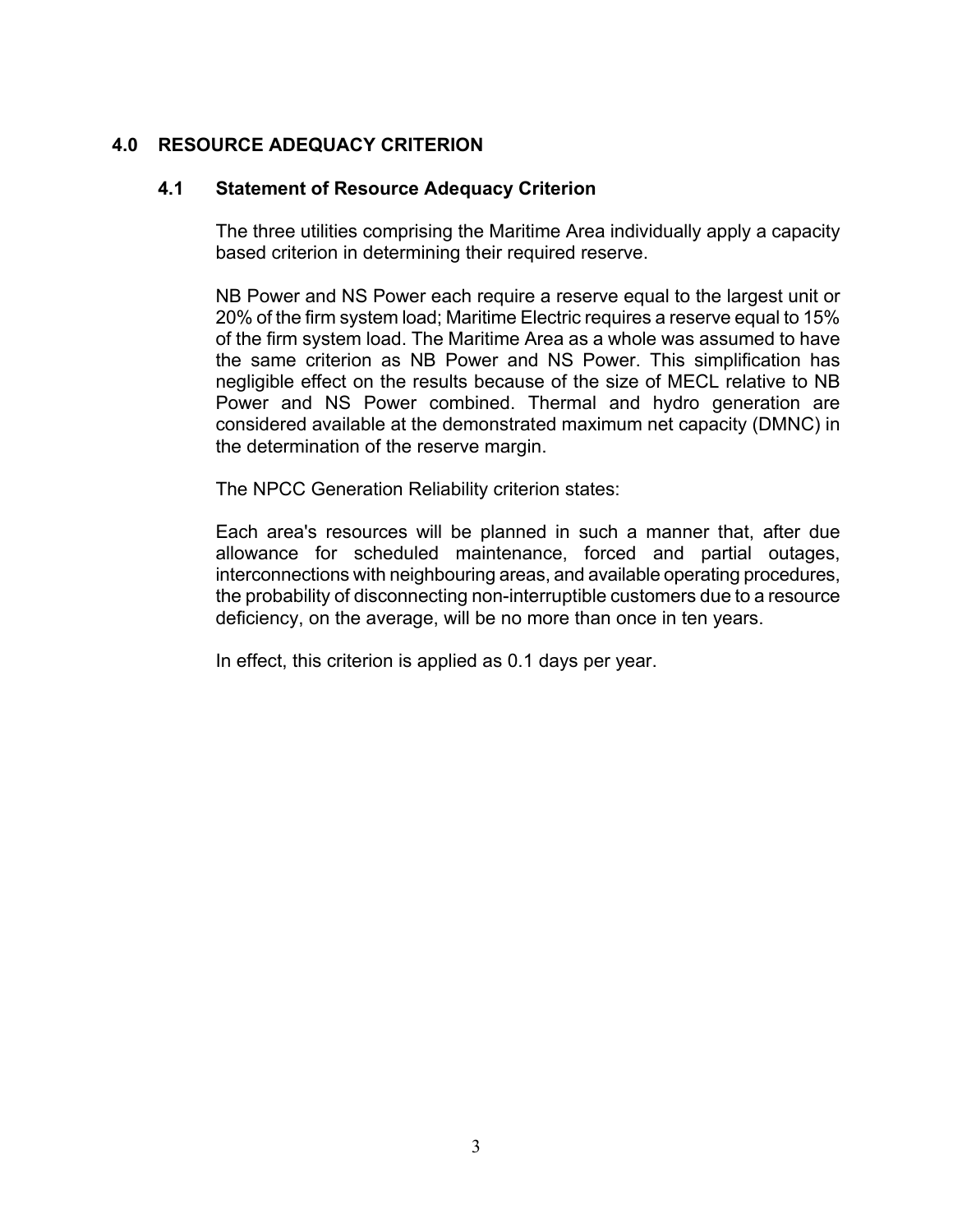#### **4.2 Emergency Operating Procedures**

Although this document presents a review of resource adequacy for the interconnected Maritime Area system, each separate system remains under the exclusive control of its utility for purposes of economic dispatch. For reliability purposes, however, reserve sharing agreements do exist and the systems operate as an Area in accordance with NPCC criteria and guidelines.

The particular actions taken by the Energy Coordinator/Dispatcher when faced with a developing or sudden capacity shortage are based upon the assessment of which of a number of possible actions are best suited to the prevailing system conditions. The actions initiated are based on previous experience in dealing with similar situations and, if the situation permits, usually after consultation with other System Operations personnel similarly experienced in this regard. In practice, the corrective actions which are taken are one or more of the following Emergency Operating Procedures (EOP):

- 1. Synchronize and load all available hydro units.
- 2. Bring on-line units up to their DMNC.
- 3. Cancel economy and other external interruptible sales.
- 4. Begin start-up procedures for "cold-standby" thermal units.
- 5. Synchronize combustion turbines.
- 6. Purchase capacity from Hydro-Quebec.
- 7. Purchase capacity from New England.
- 8. Cut interruptible sales to industrial customers.
- 9. Maximize MVAR support (capacitor banks, synchronous condensers) if capacity shortage is causing a low voltage condition in a particular area.
- 10. Implement a 5% voltage reduction at selected substations. (20 MW)
- 11. Load up thermal units to emergency ratings. (60 MW)
- 12. Appeal to the public for voluntary customer load reduction.
- 13. Disconnect customer loads as necessary to correct either a local or widespread problem.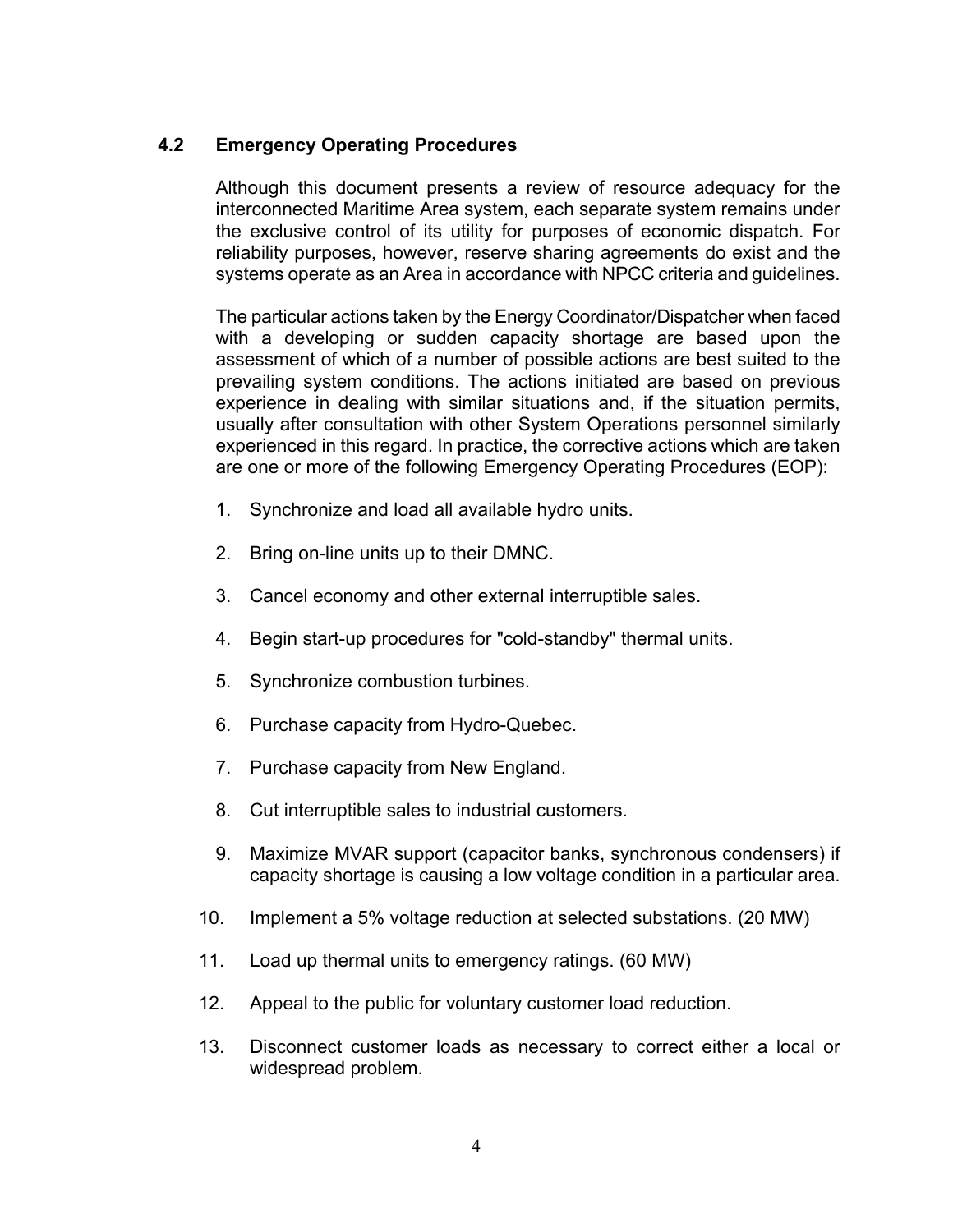Some or all of the above steps may be used in varying sequence to meet a capacity shortage depending on the generation pattern in effect at the time and whether or not the shortage results in localized internal system problems.

Although steps 10 through 12 are valid, the level of assistance available from these procedures is not modelled in this study.

#### **4.3 Maritime Area Required Reserve**

The Area employs a reserve criterion of 20% of firm load with the understanding that interconnection assistance is potentially available if required. The required installed reserve is shown in Section 5.0.

#### **4.4 Relationship of Reserve Criterion to NPCC Reliability Criterion**

In order to relate the Maritime Area reserve criterion to the NPCC resource adequacy criterion as stated in Section 2.1, it is necessary to evaluate the system at a time when it just meets the reserve criterion. The Maritime Area is projected to have a reserve margin greater than 20% for every year of the study period. It was therefore necessary to scale the load upwards in order to achieve a reserve margin of 20% for a comparison evaluation.

The evaluation shows that for the Maritime Area, isolated from all other systems, a reserve of 20% corresponds to an expected number of firm load disconnections of approximately 0.17 days/year.

The NPCC criterion of 0.1 days/year expected number of customer disconnections as stated in Section 4.1 allows for the inclusion of the effects of interconnections.

When the Maritime Area has a reserve of 20% with the interruptible load removed, approximately 100 MW of interconnection assistance is required in order to meet the NPCC criterion. This represents approximately 5% of the normal maximum ratings of the interconnections with Quebec (1100 MW) and New England (700 MW). In addition, NB Power is supplying system peaking capacity to Hydro Quebec provided through the availability of the Millbank combustion turbine units. Therefore, the Millbank CT's are only included in the study calculations as Area resources when they are no longer a part of the sale. This arrangement has the effect of increasing the total interconnection capability between Hydro Quebec and New Brunswick by the contract amount. As a result of the preceding, it is concluded that the reserve criterion of the Maritime Area meets the NPCC Resource Adequacy Criterion.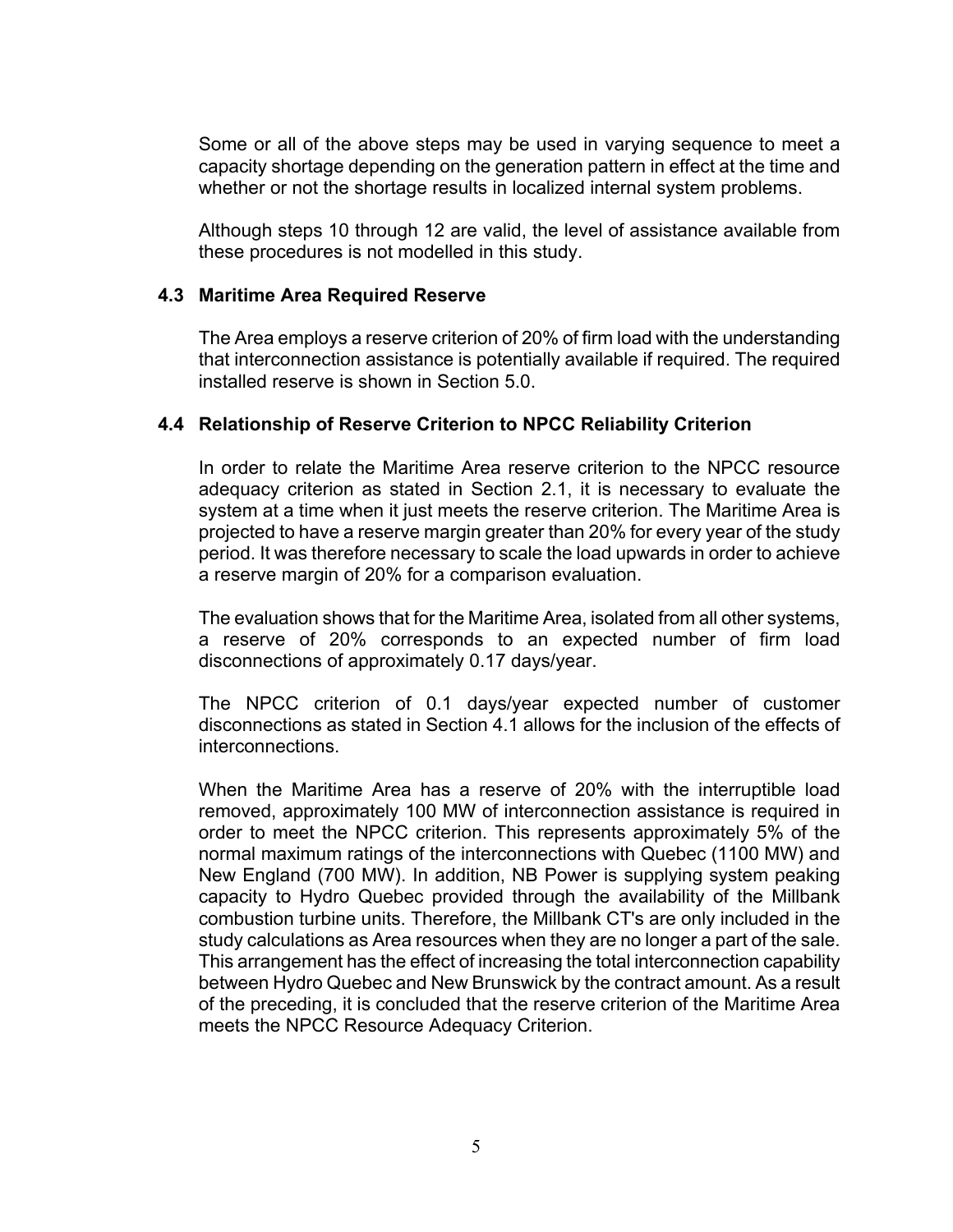#### **4.5 Recent Reliability Studies**

NB Power, NS Power, and MECL individually conduct an annual review of their capacity requirements by comparison of generation sources with forecast loads according to the reserve criteria described previously.

The results presented in this review are based upon an evaluation conducted during the first quarter of 1998.

Table 3 and Figure 1 illustrate the expected number of firm load disconnections which would result for the planned system if the benefits arising from the interconnections were ignored. The expected number of disconnections varies from 0.0022 days/year in 1999 to approximately 0.0515 days/year in 2007.

| <b>EXPECTED NUMBER OF FIRM LOAD DISCONNECTIONS</b><br><b>BASE LOAD FORECAST</b> |                                                                    |                                                     |  |  |  |  |  |
|---------------------------------------------------------------------------------|--------------------------------------------------------------------|-----------------------------------------------------|--|--|--|--|--|
| Calendar<br>Year                                                                | <b>Expected Number</b><br>Οt<br><b>Disconnections</b><br>days/year | Required<br>Interconnection<br>Support<br><b>MW</b> |  |  |  |  |  |
| 1998<br>1999<br>2000<br>2001<br>2002<br>2003                                    | 0.0071<br>0.0022<br>0.0035<br>0.0030<br>0.0176<br>0.0165           | 0                                                   |  |  |  |  |  |
| 2004<br>2005<br>2006<br>2007                                                    | 0.0095<br>0.0227<br>0.0317<br>0.0515                               |                                                     |  |  |  |  |  |

#### **TABLE 3**

Table 3 illustrates the total level of assistance required from neighbouring utilities in order for the Maritime Area system to achieve the NPCC criterion. For the period 1998 through 2007 inclusive, no interconnection assistance is required.

The effect of load forecast uncertainty (LFU) was evaluated using a method similar to that described in the NPCC CP-5 report "Review of Interconnection Assistance Reliability Benefits" (June, 1994). An analysis of the load forecasts of the Maritime Area utilities has shown that the standard deviation of the load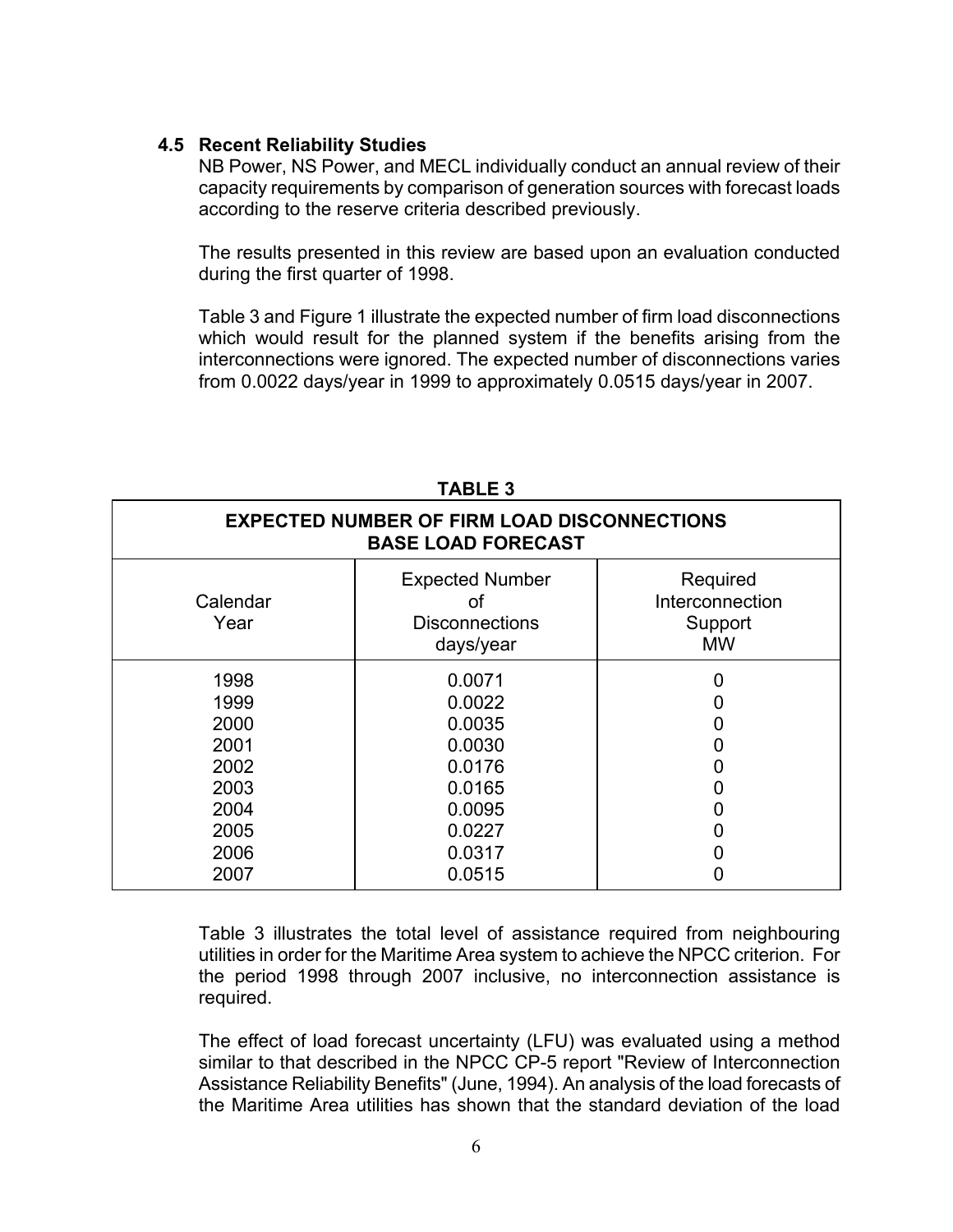forecast errors is approximately 5% based upon the four year lead time required to add new resources. To incorporate LFU, two additional load models were created from the base load forecast by increasing it five and ten percent respectively. The reliability analysis was repeated for these two load models.

It is assumed that the forecast error is approximately normally distributed around the forecast value and that the contribution to system LOLE is negligible when loads are less than the forecast value. This results in weighting factors of 0.384, 0.242, and 0.067 for the three results obtained using the base, five percent increased and ten percent increased load models respectively.

The results of the LFU evaluation are tabulated in Table 4 and are illustrated in Figure 1. With LFU, no interconnection assistance is required by the Maritime Area for the period 1998 through 2006. In 2007, approximately 55 MW of interconnection assistance may be required for the Maritime Area to maintain the NPCC criterion.

The results of the LFU analysis are intended as a sensitivity analysis. If higher than forecast loads occur, then the Maritime Area has contingency plans (see Section 5.3) it could implement.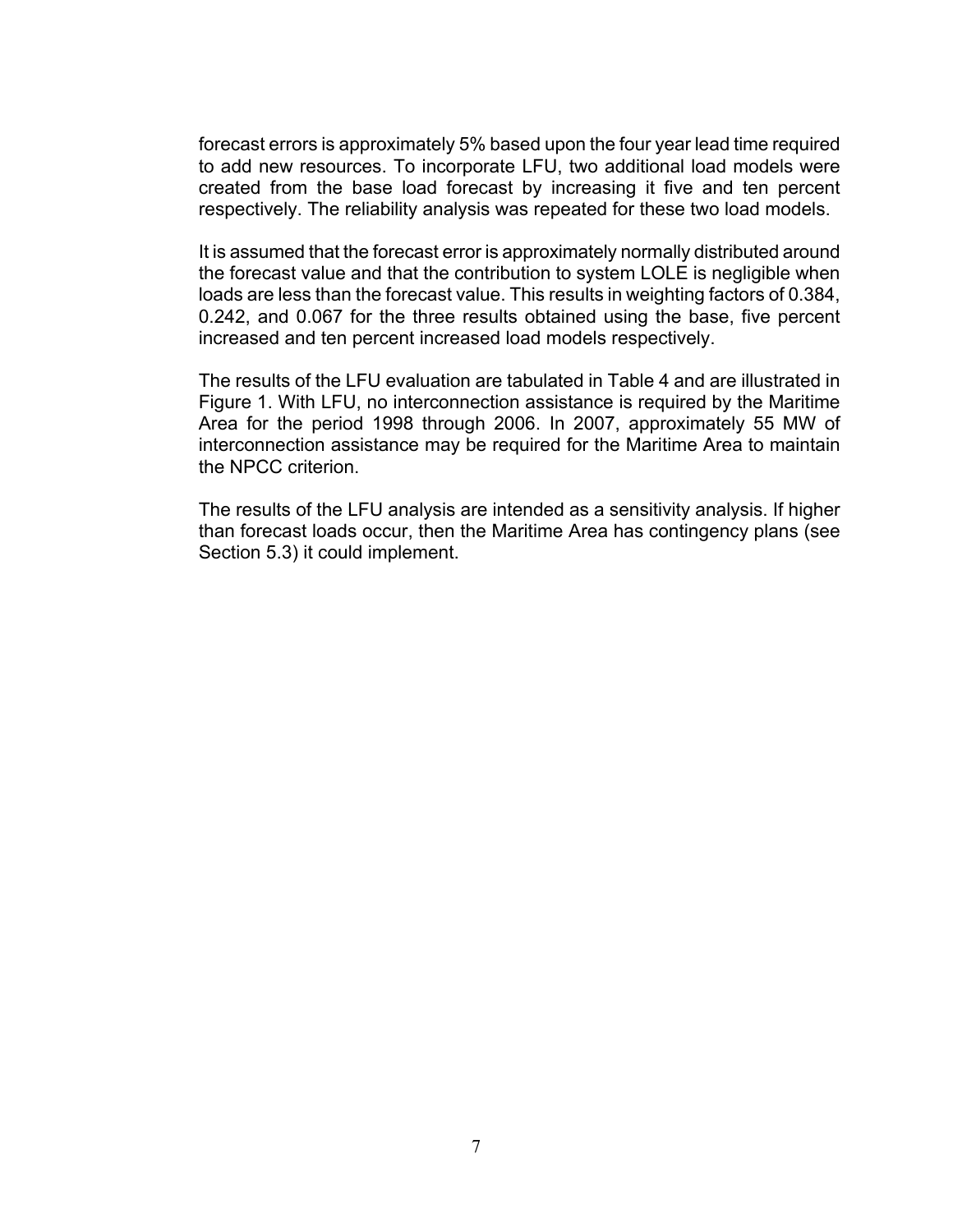## **TABLE 4**

| <b>EXPECTED NUMBER OF FIRM LOAD DISCONNECTIONS</b><br><b>LOAD FORECAST UNCERTAINTY</b> |                                                                                                  |                                                     |  |  |  |  |  |
|----------------------------------------------------------------------------------------|--------------------------------------------------------------------------------------------------|-----------------------------------------------------|--|--|--|--|--|
| Calendar<br>Year                                                                       | <b>Expected Number</b><br>οf<br><b>Disconnections</b><br>days/year                               | Required<br>Interconnection<br>Support<br><b>MW</b> |  |  |  |  |  |
| 1998<br>1999<br>2000<br>2001<br>2002<br>2003<br>2004<br>2005<br>2006<br>2007           | 0.0193<br>0.0077<br>0.0115<br>0.0108<br>0.0476<br>0.0462<br>0.0291<br>0.0623<br>0.0845<br>0.1304 | 0<br>0<br>0<br>Ü<br>0<br>0<br>0<br>55               |  |  |  |  |  |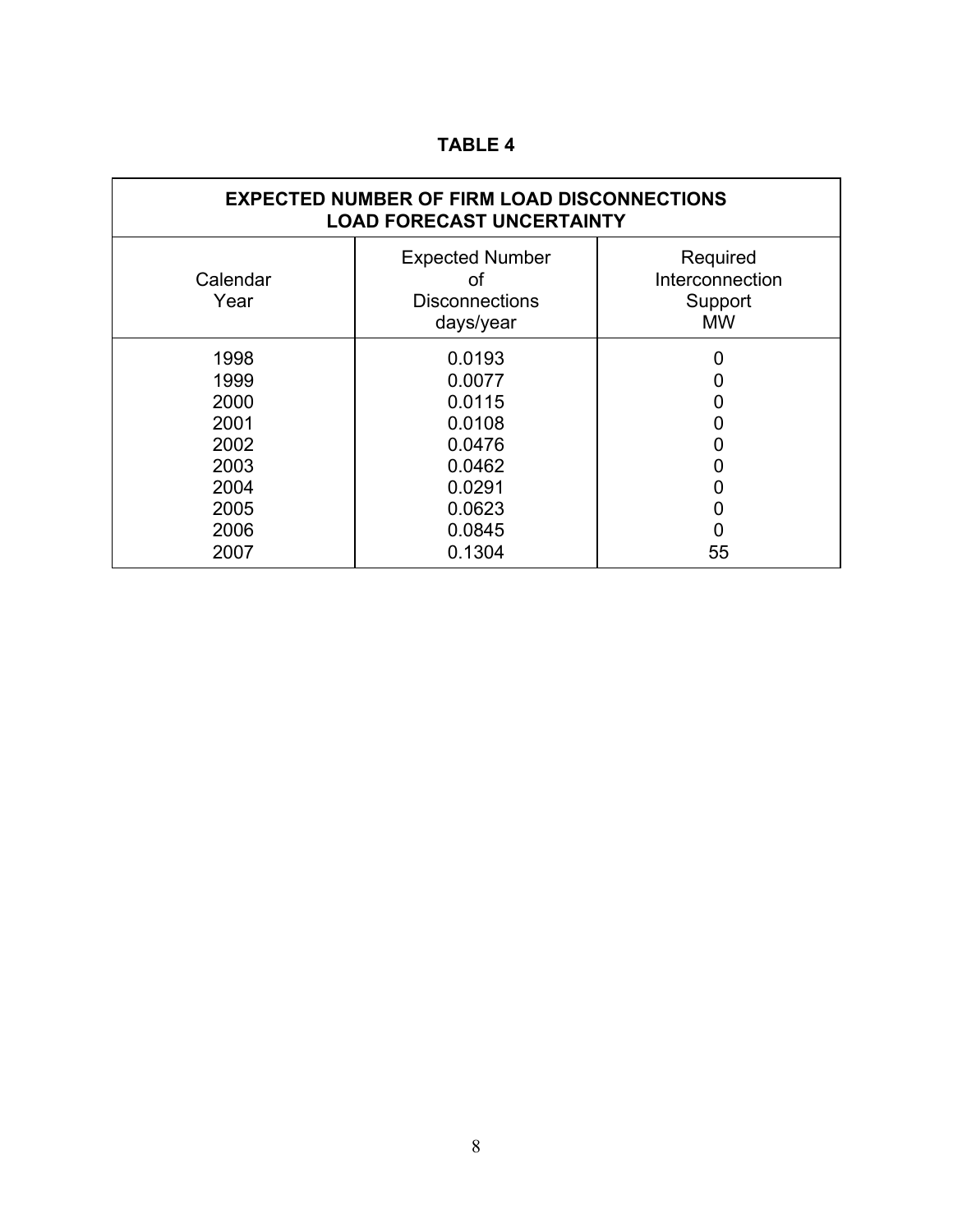#### **5.0 RESOURCE ADEQUACY ASSESSMENT**

#### **5.1 Comparison of Planned and Required Reserve**

In the comparison of the planned and required reserve, the following definitions apply. The required reserve of 20% is the reserve criteria of the Maritime Area. The planned reserve is the actual reserve which will occur for the load forecast and resource plan used in this study. Note that since the Eastern Maine Electric Coop (EMEC) is essentially regarded by NB Power as a wholesale customer, their load is included in the analysis.

Table 5 presents the results of the comparison.

| <b>COMPARISON OF PLANNED AND REQUIRED RESERVE</b><br><b>BASE LOAD FORECAST</b> |           |                   |               |           |                |                 |      |  |  |
|--------------------------------------------------------------------------------|-----------|-------------------|---------------|-----------|----------------|-----------------|------|--|--|
| Month                                                                          | Installed | <b>Forecast</b>   | Interruptible |           | <b>Planned</b> | <b>Required</b> |      |  |  |
| οf                                                                             | Capacity  | <b>Coincident</b> | Load          |           | <b>Reserve</b> | <b>Reserve</b>  |      |  |  |
| January                                                                        | МW        | Peak<br>МW        | МW            | <b>MW</b> | $\frac{9}{6}$  | МW              | %    |  |  |
| 1998                                                                           | 6072      | 4884              | 418           | 1606      | 36.0           | 893             | 20.0 |  |  |
| 1999                                                                           | 6472      | 5157              | 507           | 1822      | 39.2           | 930             | 20.0 |  |  |
| 2000                                                                           | 6471      | 5235              | 509           | 1745      | 36.9           | 945             | 20.0 |  |  |
| 2001                                                                           | 6643      | 5308              | 517           | 1852      | 38.7           | 958             | 20.0 |  |  |
| 2002                                                                           | 6368      | 5388              | 522           | 1502      | 30.9           | 973             | 20.0 |  |  |
| 2003                                                                           | 6468      | 5461              | 524           | 1531      | 31.0           | 987             | 20.0 |  |  |
| 2004                                                                           | 6638      | 5535              | 525           | 1628      | 32.5           | 1002            | 20.0 |  |  |
| 2005                                                                           | 6581      | 5610              | 525           | 1496      | 29.4           | 1017            | 20.0 |  |  |
| 2006                                                                           | 6606      | 5691              | 526           | 1441      | 27.9           | 1033            | 20.0 |  |  |
| 2007                                                                           | 6606      | 5770              | 527           | 1363      | 26.0           | 1049            | 20.0 |  |  |

**TABLE 5**

Note: Interruptible load includes curtailable load. Increase in interruptible from the 1994 review are due to existing and forecasted increases in interruptible/curtailable customer load.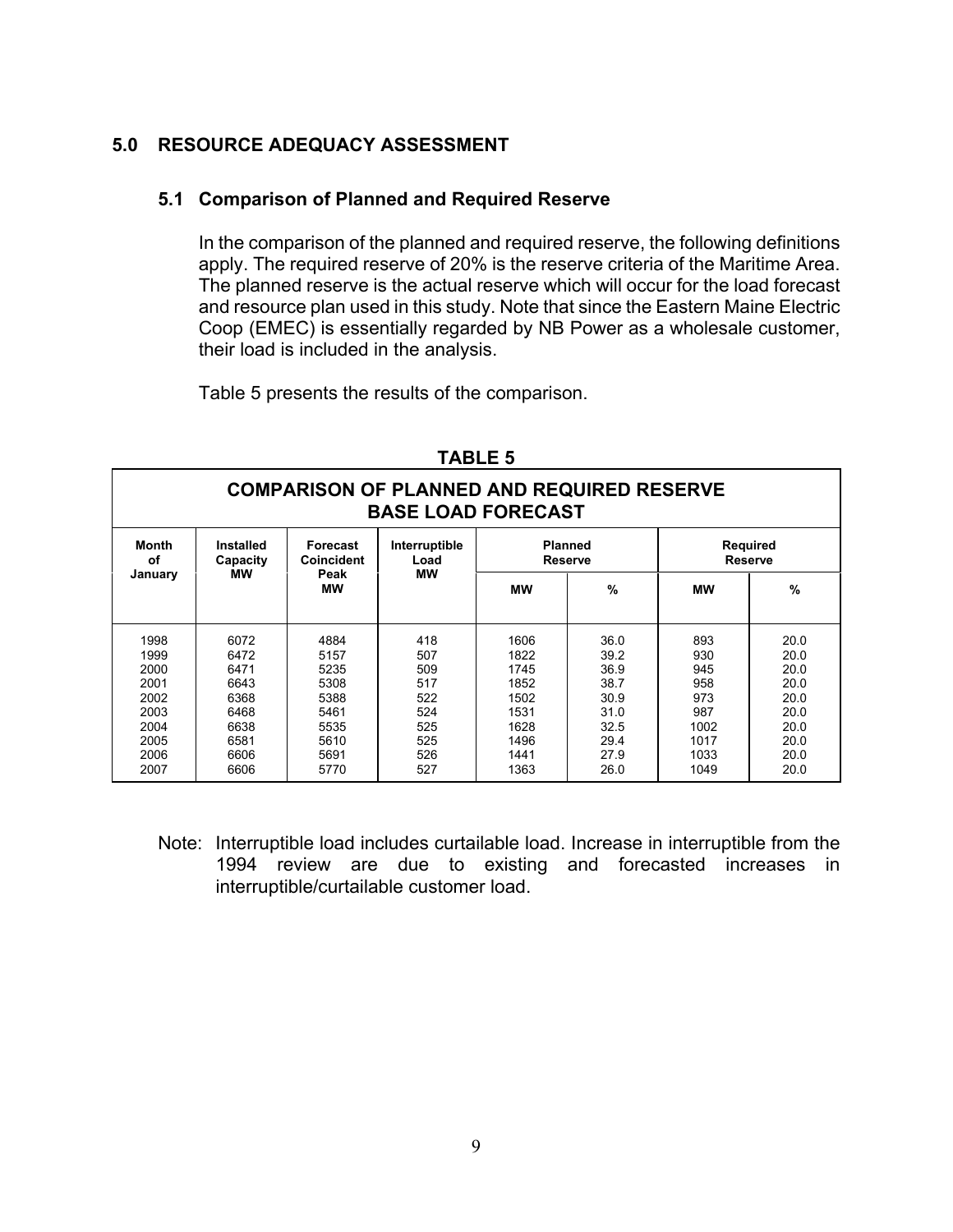#### **5.2 Comparison of Planned and Required Reserve - High Load Growth**

Table 6 illustrates the changes in planned and required reserve if the annual growth rate is 1% higher than forecast (i.e. 2.9% per year versus 1.9% per year). The results show that the resource plan of the Maritime Area is sufficient to maintain a reserve of 20% or greater until 2006. This provides sufficient lead time to permit the Maritime Area to initiate appropriate actions as described in the following section.

| <b>COMPARISON OF PLANNED AND REQUIRED RESERVE</b><br><b>HIGH LOAD FORECAST</b> |                                                                      |                                                                              |                                                                    |                                                                            |                                                                              |                                                                          |                                                                              |  |  |
|--------------------------------------------------------------------------------|----------------------------------------------------------------------|------------------------------------------------------------------------------|--------------------------------------------------------------------|----------------------------------------------------------------------------|------------------------------------------------------------------------------|--------------------------------------------------------------------------|------------------------------------------------------------------------------|--|--|
| Month<br>οf                                                                    | Installed<br>Capacity                                                | Forecast<br><b>Coincident</b>                                                | Interruptible<br>Load                                              |                                                                            | <b>Planned</b><br><b>Reserve</b>                                             | <b>Required</b><br><b>Reserve</b>                                        |                                                                              |  |  |
| January                                                                        | МW                                                                   | Peak<br><b>MW</b>                                                            | мw                                                                 | <b>MW</b>                                                                  | %                                                                            | <b>MW</b>                                                                | %                                                                            |  |  |
| 1998<br>1999<br>2000<br>2001<br>2002<br>2003<br>2004<br>2005<br>2006           | 6072<br>6472<br>6471<br>6643<br>6368<br>6468<br>6638<br>6581<br>6606 | 4884<br>5206<br>5337<br>5464<br>5601<br>5733<br>5868<br>6000<br>6153<br>6300 | 418<br>507<br>509<br>517<br>522<br>524<br>525<br>525<br>526<br>527 | 1606<br>1773<br>1643<br>1696<br>1289<br>1259<br>1295<br>1106<br>979<br>833 | 36.0<br>37.7<br>34.0<br>34.3<br>25.4<br>24.2<br>24.2<br>20.2<br>17.4<br>14.4 | 893<br>940<br>966<br>989<br>1016<br>1042<br>1069<br>1095<br>1125<br>1155 | 20.0<br>20.0<br>20.0<br>20.0<br>20.0<br>20.0<br>20.0<br>20.0<br>20.0<br>20.0 |  |  |

#### **TABLE 6**

#### **5.3 Contingency Plans**

The Maritime Area utilities forecast high and low load growth scenarios and the impact of these forecasts on the utility generation scenarios are continually being evaluated in order to address load and resource uncertainties. In the event of a higher than expected growth in load, a number of options would be considered. The options include the purchases of capacity and/or energy, the advancement of base load generation additions and the installation of combustion turbines.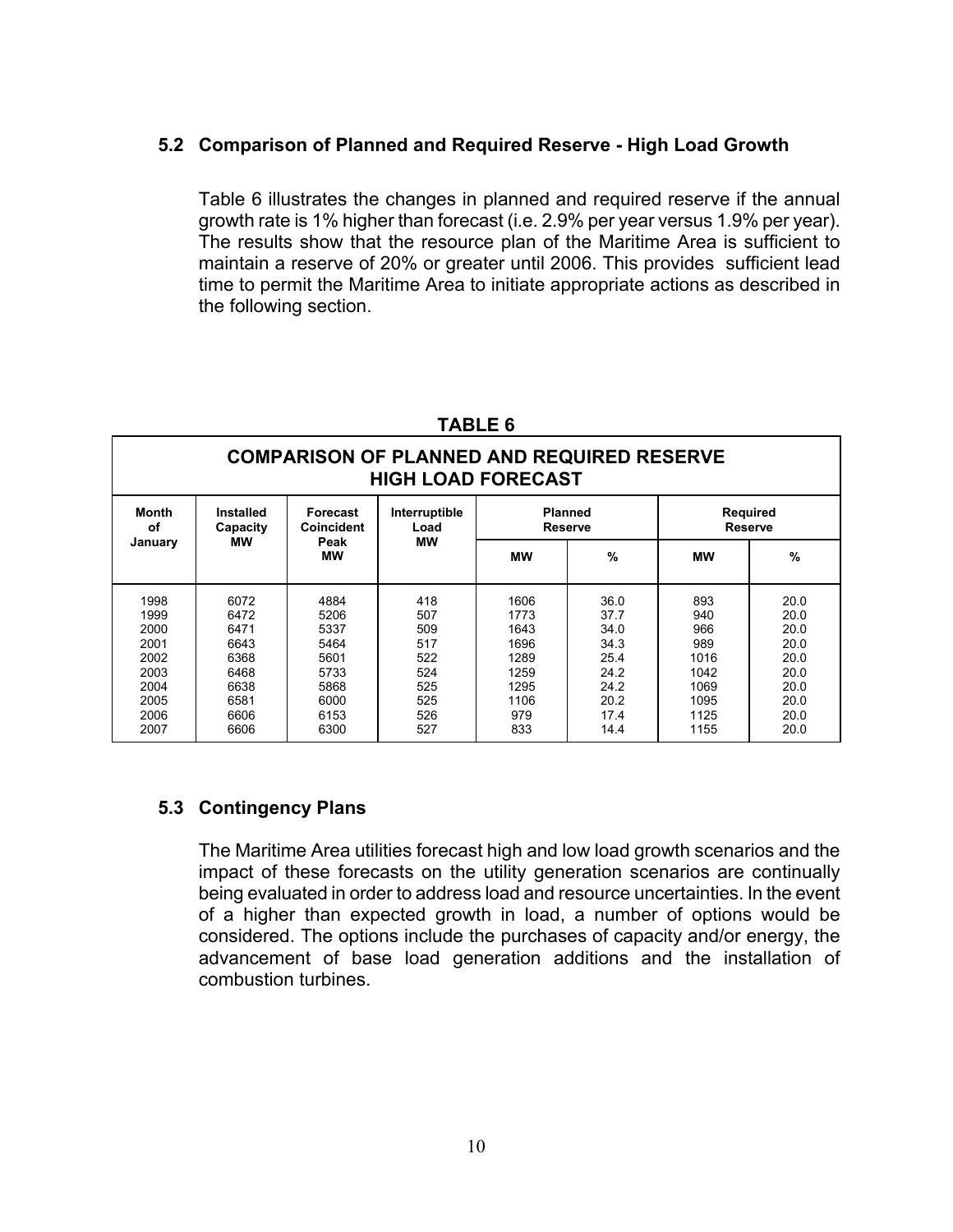#### **6.0 PLANNED RESOURCE CAPACITY MIX**

#### **6.1 Planned Resource Capacity Mix**

Table 7 and Figure 2 illustrate the planned resource capacity mix for the Maritime Area.

| <b>PLANNED RESOURCE CAPACITY MIX</b>                                 |                                                          |                                                         |                                                          |                                                          |                                                          |                                                |                                               |                            |  |  |
|----------------------------------------------------------------------|----------------------------------------------------------|---------------------------------------------------------|----------------------------------------------------------|----------------------------------------------------------|----------------------------------------------------------|------------------------------------------------|-----------------------------------------------|----------------------------|--|--|
| Month of<br>January                                                  | <b>Hydro</b><br>%                                        | <b>Nuclear</b><br>%                                     | Coal<br>%                                                | Oil<br>%                                                 | Gas<br>%                                                 | <b>Orimulsion</b><br>%                         | C.T.<br>%                                     | Other<br>%                 |  |  |
| 1998<br>1999<br>2000<br>2001<br>2002<br>2003<br>2004<br>2005<br>2006 | 20<br>19<br>19<br>20<br>20<br>20<br>19<br>19<br>19<br>20 | 10<br>9<br>10<br>10<br>10<br>10<br>10<br>10<br>10<br>10 | 27<br>26<br>27<br>28<br>27<br>27<br>27<br>27<br>27<br>27 | 26<br>25<br>18<br>18<br>18<br>18<br>18<br>18<br>18<br>16 | $\Omega$<br>0<br>9<br>10<br>10<br>10<br>9<br>9<br>9<br>9 | 5<br>5<br>5<br>5<br>5<br>5<br>5<br>5<br>5<br>5 | 6<br>7<br>8<br>9<br>9<br>11<br>11<br>11<br>12 | 6<br>$\boldsymbol{9}$<br>5 |  |  |

**TABLE 7**

Note: Other includes NUGs, Lepreau Diesel, and Purchases

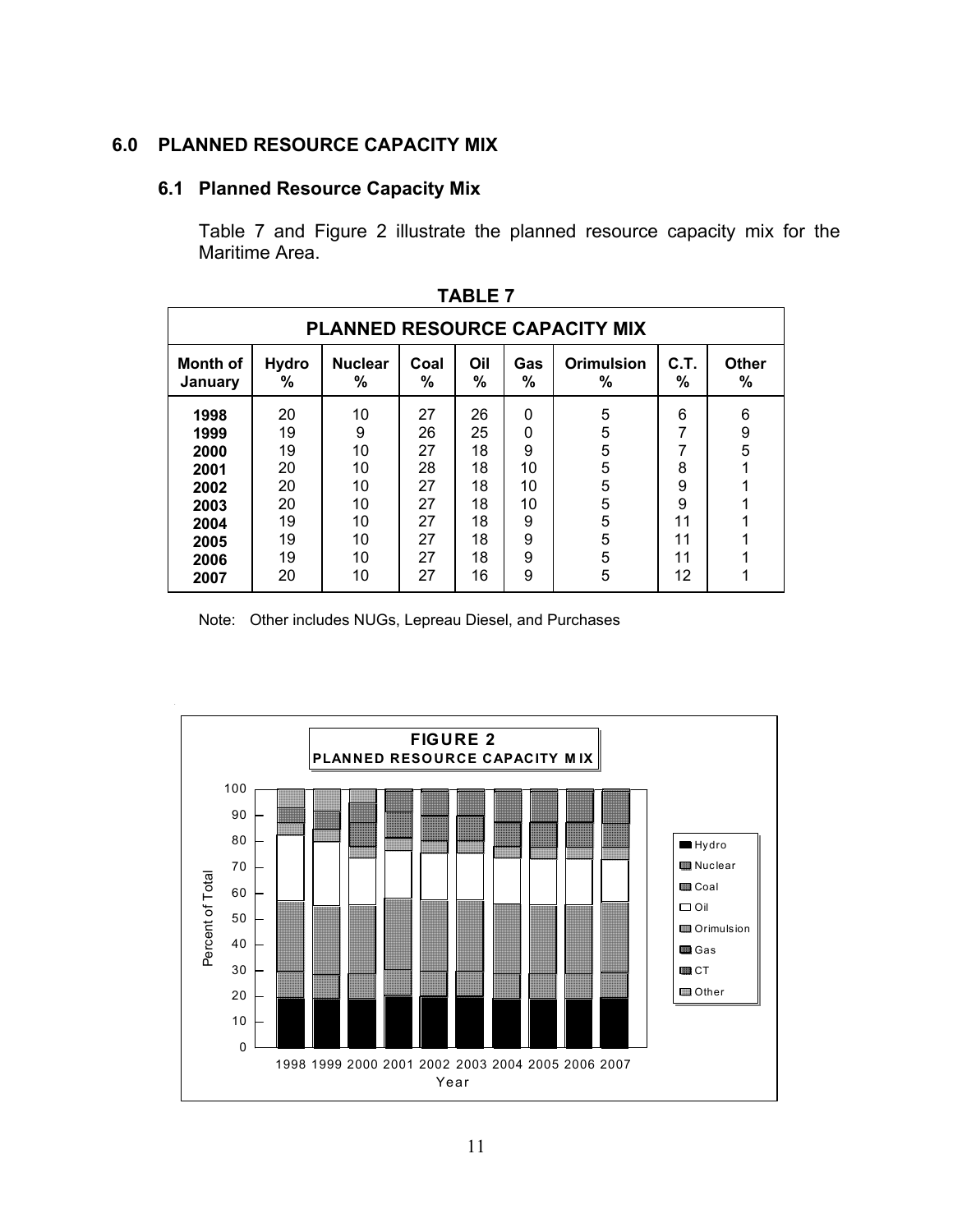#### **6.2 Planned Resource Energy Mix**

Table 8 and Figure 3 illustrate the planned resource energy mix for the Maritime Area.

| <b>PLANNED RESOURCE ENERGY MIX</b>                                   |                                                    |                                                    |                                                    |                                             |                                                  |                        |                       |                                              |  |  |
|----------------------------------------------------------------------|----------------------------------------------------|----------------------------------------------------|----------------------------------------------------|---------------------------------------------|--------------------------------------------------|------------------------|-----------------------|----------------------------------------------|--|--|
| Month of<br>January                                                  | <b>Hydro</b><br>%                                  | <b>Nuclear</b><br>%                                | Coal<br>%                                          | Oil<br>$\%$                                 | <b>Gas</b><br>$\%$                               | <b>Orimulsion</b><br>℅ | C.T.<br>$\%$          | Other<br>%                                   |  |  |
| 1998<br>1999<br>2000<br>2001<br>2002<br>2003<br>2004<br>2005<br>2006 | 14<br>14<br>13<br>13<br>13<br>13<br>13<br>12<br>12 | 14<br>16<br>16<br>16<br>16<br>15<br>15<br>15<br>15 | 46<br>45<br>41<br>42<br>42<br>42<br>42<br>40<br>40 | 9<br>5<br>1<br>5<br>8<br>8<br>8<br>10<br>10 | 0<br>0<br>11<br>10<br>10<br>10<br>10<br>10<br>10 | 6<br>6<br>6<br>8<br>8  | 0<br>0<br>◢<br>◢<br>◢ | 11<br>14<br>11<br>6<br>3<br>4<br>4<br>4<br>4 |  |  |
| 2007                                                                 | 12                                                 | 15                                                 | 40                                                 | 10                                          | 10                                               | 8                      | 4                     | 4                                            |  |  |

**TABLE 8**

Note: Other includes NUGs, Lepreau Diesel and Purchase

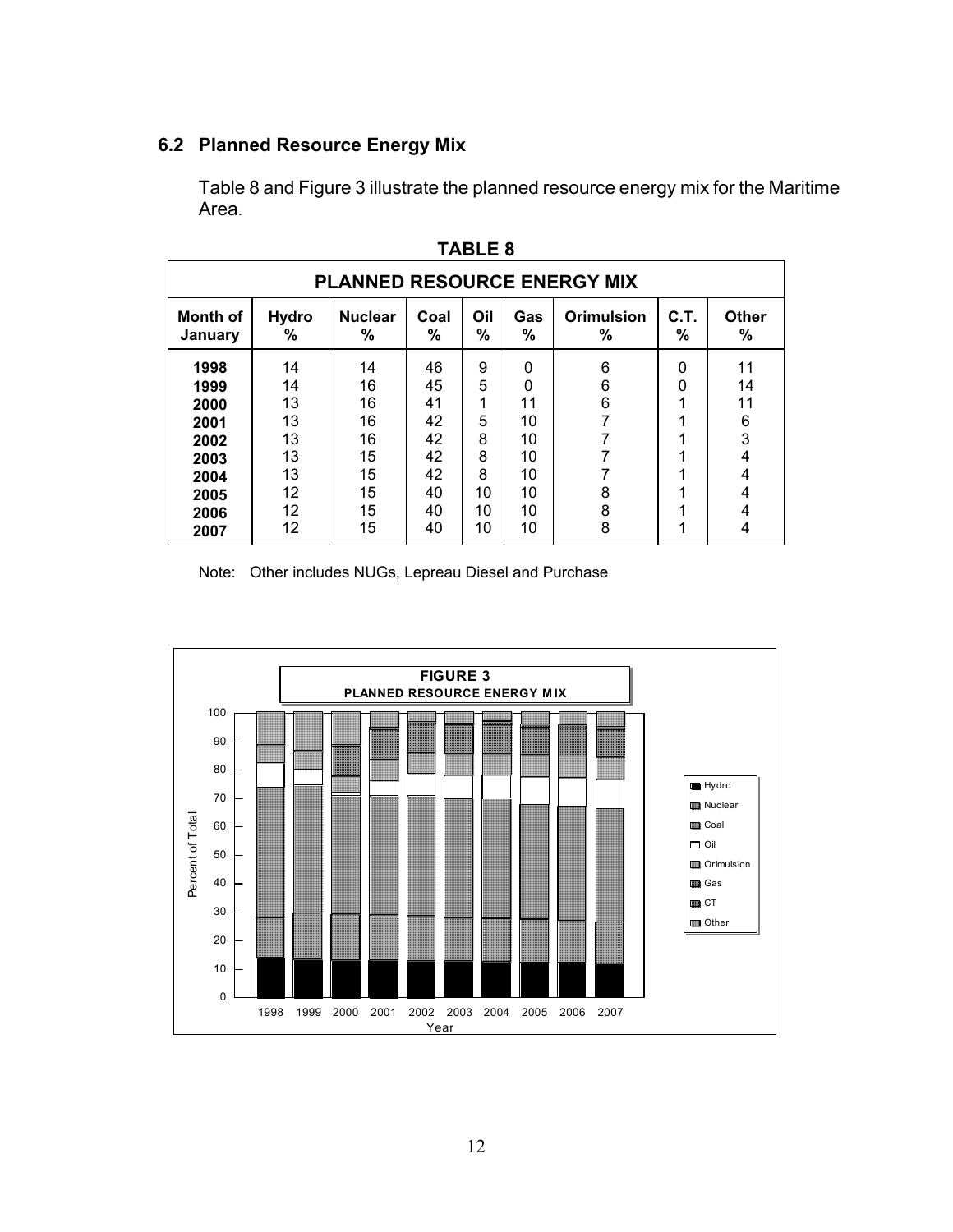#### **6.3 Fuel Mix Strategy**

The following discussion reviews the potential generating resources available to the Maritime utilities which would not only reduce dependence on fossil fuels but also help to control emissions.

#### **6.3.1 Conventional Hydro**

One option available to NB Power for additional hydro capacity is the Grand Falls - Morrell Integrated Development. This integrated approach to increasing and enhancing the hydro-electric potential in the Upper Saint John River incorporates a pumped storage scheme at Grand Falls. A new power station would be built adjacent to the existing plant and would house three 100 MW reversible pump-turbines. A conventional 140 MW hydro project located 29 km downstream at Morrell would provide the reservoir for the pump mode at Grand Falls. The total project would provide 440 MW of new capacity and add some 1,000 GWh of new conventional hydro energy. Half of this energy would be generated in the high-flow April-June period, with the pump storage capability providing reliable operation for peaking needs over the remainder of the year.

Another option available to NB Power to achieve more efficient water utilization at the Mactaquac Plant is the installation of a new 21 MW conventional hydro unit. Designed to operate at maximum efficiency at a water flow rate of 2300 cfs, this unit would be utilized during the off-peak load periods. Current practice is to operate one of the large units at low load, discharging a flow of approximately 2300 cfs but at a very low efficiency of generation. The net energy benefit achieved by this option would be approximately 60 GWh.

There are also other potential small hydro developments as well as redevelopment of existing hydro sites such as Tobique and Green River.

In Nova Scotia, there are no major hydro projects left to be developed. MECL has no plans for hydro power development.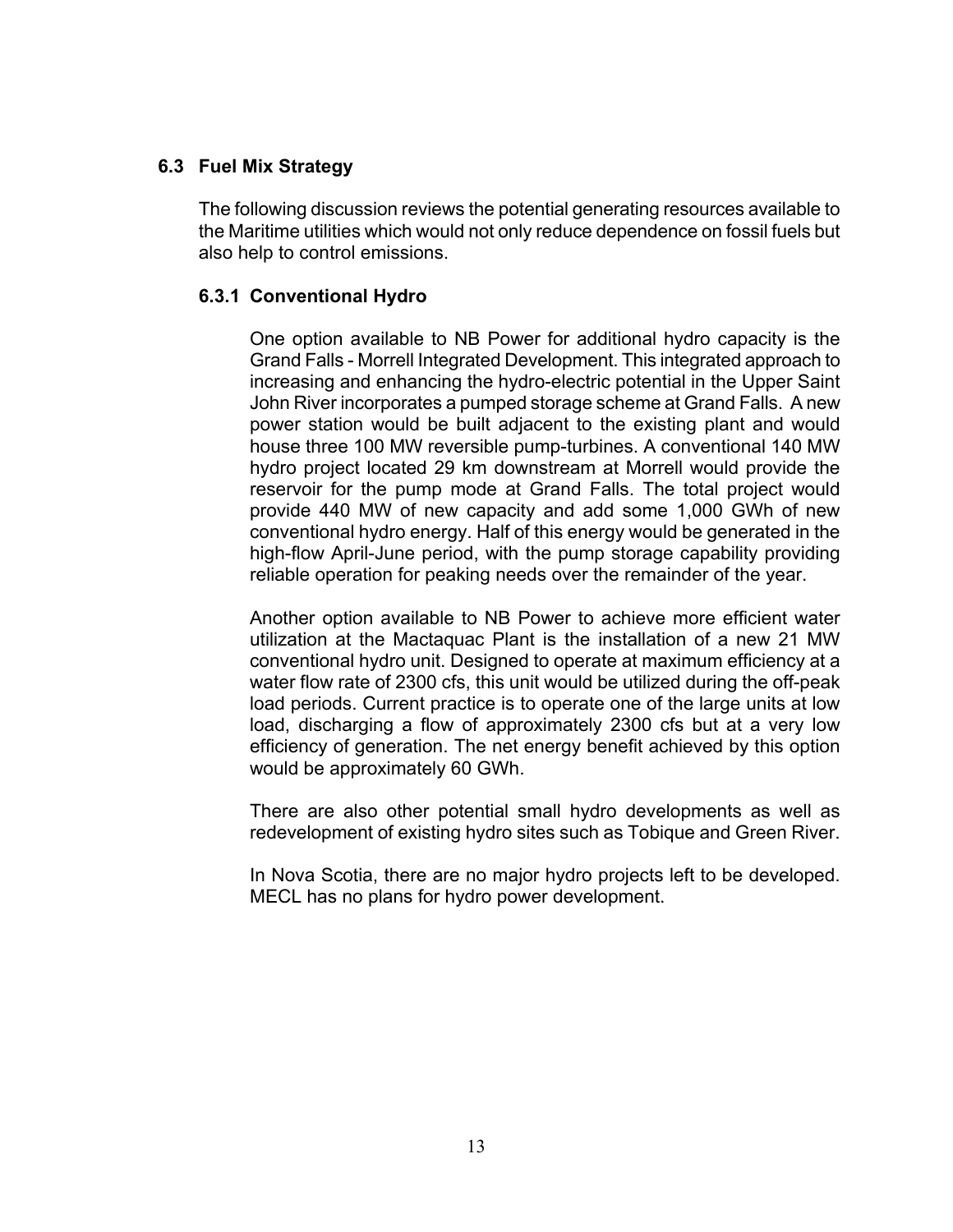#### **6.3.2 Tidal**

There are two tidal projects in the Bay of Fundy which continue to exhibit some potential of becoming economically viable. Site B9, across the mouth of Cobequid Bay and located entirely in Nova Scotia, has a potential capacity of 5000 MW. Site A8, across the Cumberland Basin between New Brunswick and Nova Scotia, has a potential capacity of 1400 MW. Both sites are economically dependent on substantial export sales and have a minimum ten year engineering and construction lead time.

#### **6.3.3 Nuclear**

Nuclear power remains a potentially economically acceptable base load option. However, there is at present, no plan to construct additional nuclear generation.

#### **6.3.4 Natural Gas**

Natural gas is not currently available to the region. However, natural gas from the Sable Island Project is expected to be available to the Maritime Area by late 1999. It could be used for new gas fired combined cycle units and/or to fuel present oil fired units such as Coleson Cove, Courtenay Bay or Tufts Cove. Subject to regulatory approval, NS Power plans to convert existing oil fired generation at Tufts Cove to direct fired gas. NB Power plans to repower Courtenay Bay with natural gas.

#### **6.3.5 Coal**

Coal power is an economic and financially attractive alternative. Both NB Power and NS Power continue to examine the potential of future units. With the large reserves of coal resources available, both utilities will continue to investigate the feasibility of burning coal more economically and cleanly through the use of technologies such as coal washing, coal water mixtures, fluidized bed combustion, flue gas desulphurization, and integrated coal gasification combined cycle.

#### **6.3.6 Combustion Turbine / Combined Cycle**

NB Power, NS Power and MECL are evaluating the addition of combustion turbine and combined cycle units for capacity reserve. With the availability of natural gas, new combined cycle gas units may become an attractive option to meet load.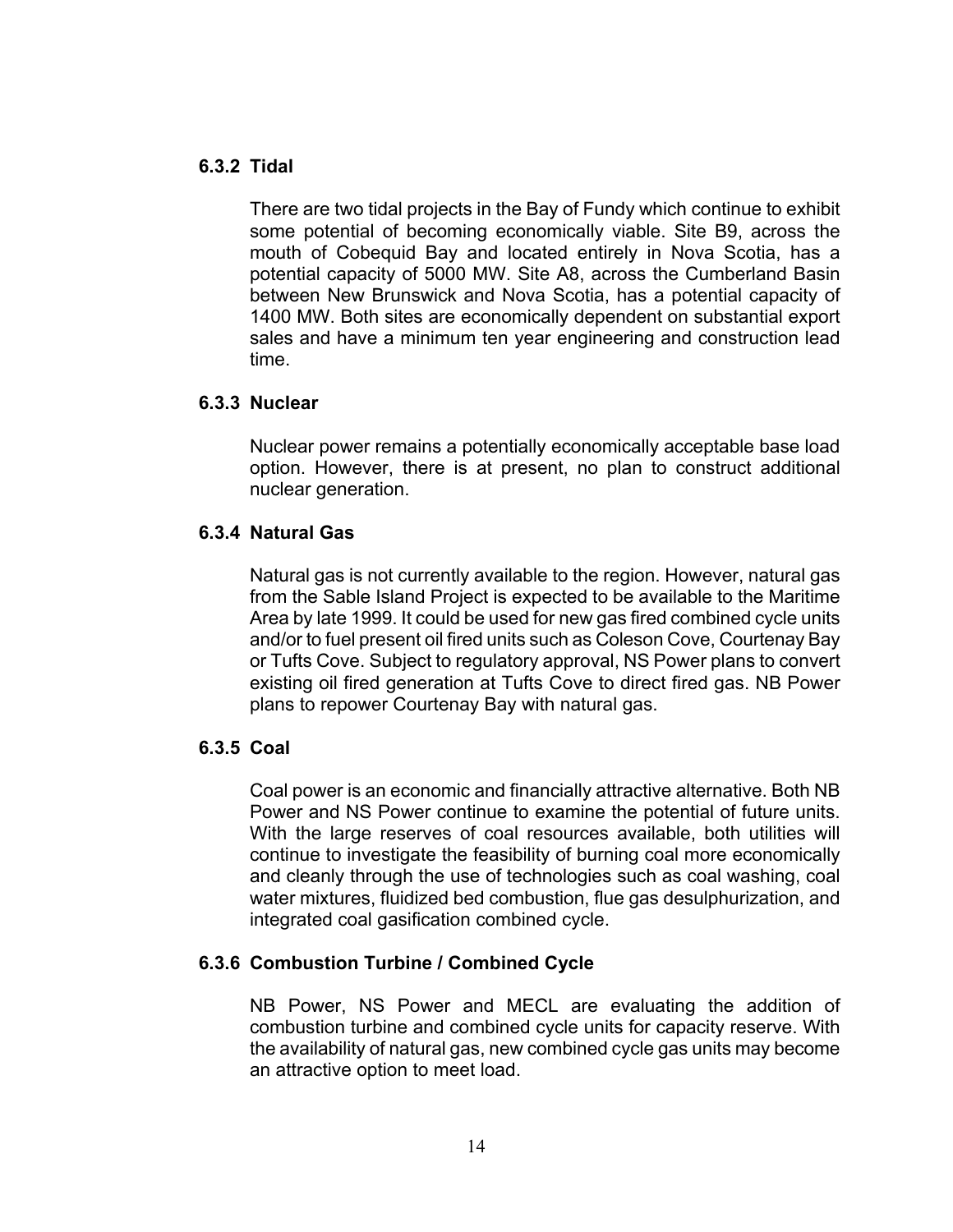#### **6.3.7 Orimulsion**

Conversion of both units at the Dalhousie Plant to utilize Orimulsion<sup> $TM$ </sup>, a water emulsified bitumen, was completed in late 1994.

#### **6.3.8 Demand Side Management**

The load forecast used in this review includes the impact of DSM capacity and energy and efficiency programs which are expected to be achieved over the study period.

#### **6.3.9 Non-Utility Generation**

The Maritime Area continues to evaluate potential NUG capacity, particularly projects which utilize cogeneration or renewable resources.

#### **6.3.10 Other**

 Alternate energy sources such as wood, biomass, solar, wind, fuel cells, etc., continue to be investigated as generation sources but, to date, have not been shown to be economically attractive from a utility perspective.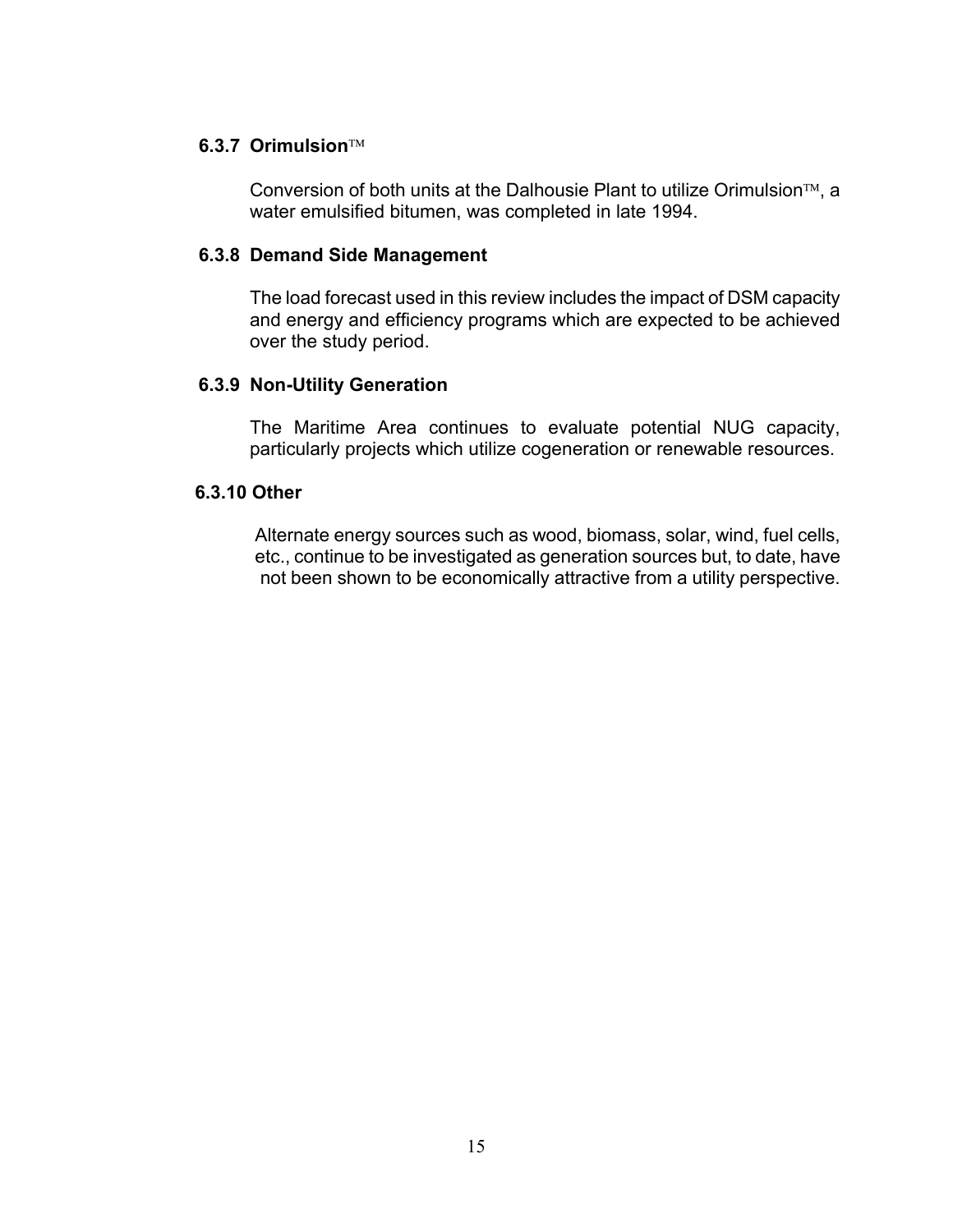### **APPENDIX A**

## **DESCRIPTION OF RESOURCE RELIABILITY MODEL**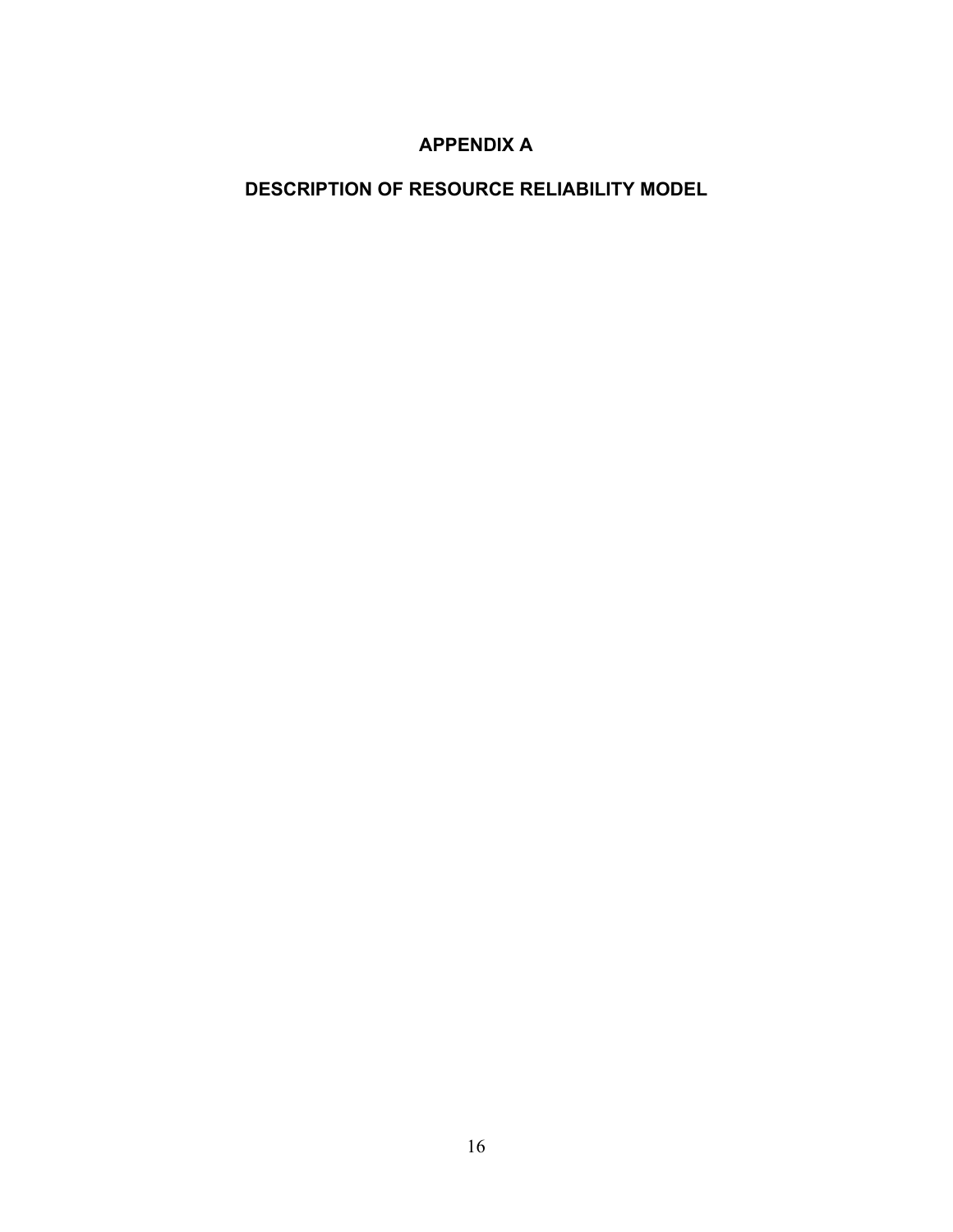#### **1.1 Load Model**

**1.1.1** After reviewing historical hourly system load data of the three utilities, it was determined that the 1995 system load data provided a typical Maritime Area load shape. Demand and energy forecasts for 1998 to 2007 inclusive were prepared by each utility. The combined load forecast for the Maritime Area is shown in Table A-1.

| <b>MARITIME AREA LOAD FORCAST</b>                                            |                                                                              |                                                                              |                                                                              |                                                                              |                                                                              |                                                                              |                                                                                                      |                                                                              |                                                                              |                                                                              |                                                                              |                                                                              |                                                                                        |
|------------------------------------------------------------------------------|------------------------------------------------------------------------------|------------------------------------------------------------------------------|------------------------------------------------------------------------------|------------------------------------------------------------------------------|------------------------------------------------------------------------------|------------------------------------------------------------------------------|------------------------------------------------------------------------------------------------------|------------------------------------------------------------------------------|------------------------------------------------------------------------------|------------------------------------------------------------------------------|------------------------------------------------------------------------------|------------------------------------------------------------------------------|----------------------------------------------------------------------------------------|
| <b>COINCIDENT DEMAND</b><br><b>MW</b>                                        |                                                                              |                                                                              |                                                                              |                                                                              |                                                                              |                                                                              |                                                                                                      |                                                                              |                                                                              |                                                                              |                                                                              |                                                                              |                                                                                        |
| Year                                                                         | Jan                                                                          | Feb                                                                          | Mar                                                                          | Apr                                                                          | May                                                                          | Jun                                                                          | Jul                                                                                                  | Aug                                                                          | Sep                                                                          | Oct                                                                          | Nov                                                                          | Dec                                                                          | Peak                                                                                   |
| 1998<br>1999<br>2000<br>2001<br>2002<br>2003<br>2004<br>2005<br>2006<br>2007 | 4884<br>5157<br>5235<br>5308<br>5388<br>5461<br>5535<br>5610<br>5691<br>5770 | 4657<br>4985<br>5024<br>5153<br>5223<br>5294<br>5302<br>5441<br>5517<br>5593 | 4147<br>4431<br>4518<br>4577<br>4640<br>4702<br>4768<br>4833<br>4900<br>4966 | 4111<br>4254<br>4333<br>4395<br>4454<br>4518<br>4581<br>4645<br>4709<br>4776 | 3546<br>3684<br>3753<br>3806<br>3859<br>3914<br>3969<br>4025<br>4082<br>4139 | 3125<br>3255<br>3323<br>3372<br>3420<br>3467<br>3516<br>3564<br>3616<br>3664 | 3209<br>3249<br>3323<br>3374<br>3422<br>3469<br>3519<br>3570<br>3622<br>3671<br><b>ENERGY</b><br>GWh | 3099<br>3144<br>3208<br>3254<br>3302<br>3349<br>3397<br>3445<br>3495<br>3545 | 3163<br>3216<br>3283<br>3330<br>3377<br>3424<br>3471<br>3519<br>3570<br>3620 | 3669<br>3715<br>3785<br>3937<br>3891<br>3944<br>3999<br>4056<br>4112<br>4170 | 4211<br>4270<br>4352<br>4414<br>4474<br>4539<br>4607<br>4673<br>4741<br>4809 | 4575<br>4661<br>4749<br>4818<br>4883<br>4950<br>5014<br>5088<br>5156<br>5231 | 4884<br>5157<br>5235<br>5308<br>5388<br>5461<br>5535<br>5610<br>5691<br>5770           |
| Year                                                                         | Jan                                                                          | Feb                                                                          | Mar                                                                          | Apr                                                                          | May                                                                          | Jun                                                                          | Jul                                                                                                  | Aug                                                                          | Sep                                                                          | oct                                                                          | Nov                                                                          | Dec                                                                          | Total                                                                                  |
| 1998<br>1999<br>2000<br>2001<br>2002<br>2003<br>2004<br>2005<br>2006<br>2007 | 2765<br>2862<br>2919<br>2957<br>2999<br>3042<br>3085<br>3129<br>3174<br>3219 | 2439<br>2557<br>2607<br>2642<br>2681<br>2720<br>2761<br>2802<br>2843<br>2884 | 2487<br>2583<br>2636<br>2669<br>2709<br>2750<br>2792<br>2835<br>2877<br>2920 | 2184<br>2244<br>2291<br>2314<br>2336<br>2357<br>2379<br>2401<br>2423<br>2446 | 2031<br>2087<br>2130<br>2151<br>2171<br>2190<br>2211<br>2231<br>2251<br>2272 | 1806<br>1857<br>1896<br>1915<br>1932<br>1949<br>1967<br>1984<br>2003<br>2022 | 1820<br>1871<br>1904<br>1936<br>1967<br>1997<br>2029<br>2060<br>2093<br>2126                         | 1845<br>1896<br>1930<br>1963<br>1993<br>2023<br>2055<br>2087<br>2120<br>2152 | 1858<br>1910<br>1943<br>1975<br>2005<br>2035<br>2068<br>2100<br>2133<br>2166 | 2053<br>2128<br>2168<br>2203<br>2236<br>2268<br>2303<br>2338<br>2373<br>2409 | 2252<br>2313<br>2356<br>2394<br>2430<br>2467<br>2505<br>2543<br>2582<br>2621 | 2629<br>2700<br>2748<br>2792<br>2833<br>2875<br>2916<br>2961<br>3003<br>3047 | 26169<br>27009<br>27530<br>27911<br>28292<br>28673<br>29070<br>29470<br>29876<br>30285 |

**TABLE A-1**

- **1.1.2** Load forecast uncertainty was considered in the analysis as described in Section 4.5.
- **1.1.3** Some entities within the Maritime Area supply a portion of their own electricity demand and energy requirements. These entities are interconnected within the Maritime Area and are not members of the Area. Only that portion of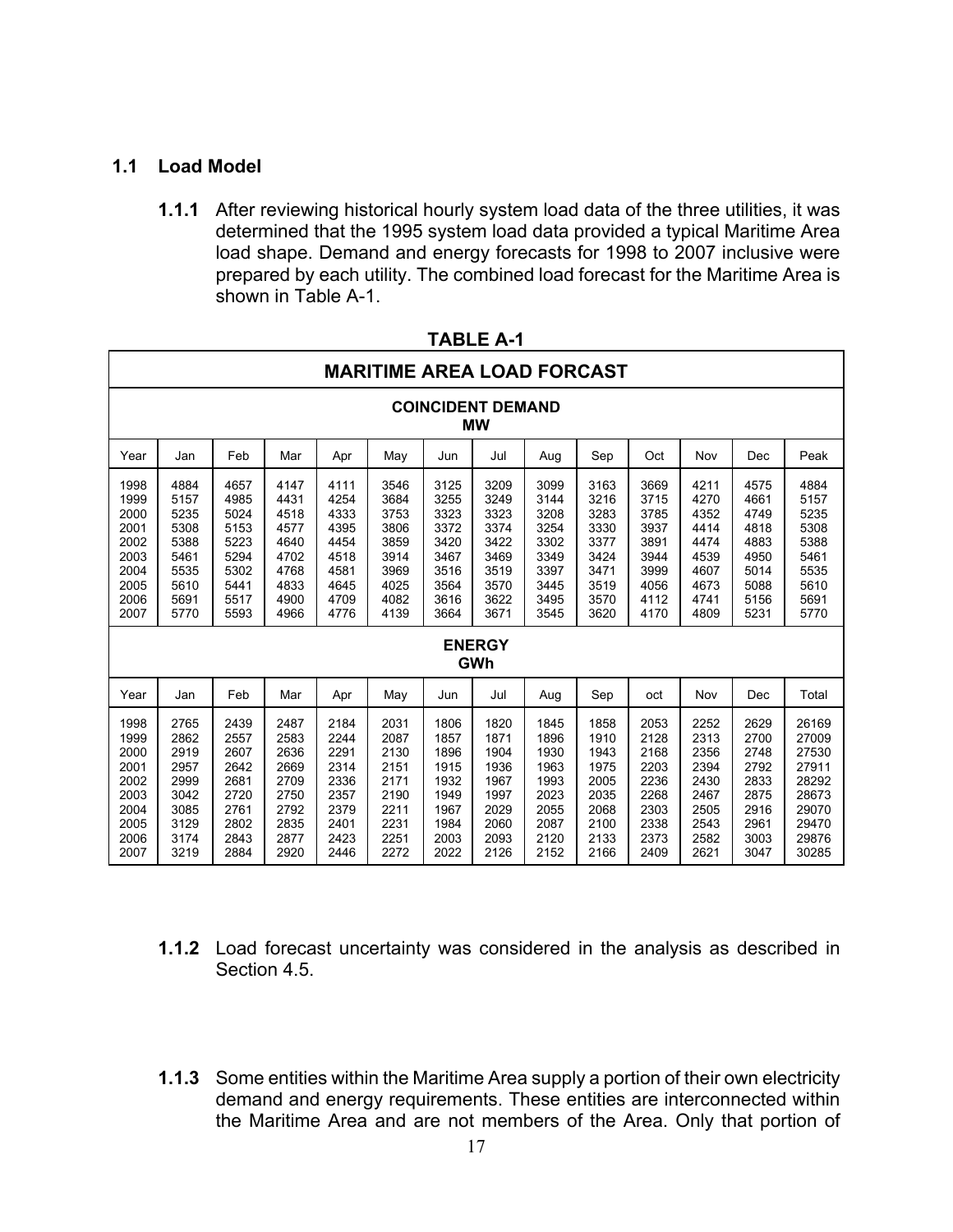electricity demand and energy projections that is supplied by the Maritime Area utilities is included in the area forecast.

**1.1.4** The load forecast in Table A-1 includes the impact of DSM and efficiency programs.

#### **1.2 Resource Unit Representation**

Generating unit data for the three utilities of the Maritime Area are presented in Table A-2. Table A-3 presents a summary of changes in resource data for the period 1998- 2007 inclusive. The following sections document the tabulated data.

#### **1.2.1 Unit Ratings**

#### **1.2.1.1Definition**

The generating unit capacity ratings presented in Table A-2 are the Demonstrated Maximum Net Capability (DMNC) ratings. These are evaluated periodically to establish each unit's sustained maximum net output over a two consecutive hour period.

#### **1.2.1.2Procedure for Verifying Ratings**

Ratings of N.B. Power units are reviewed annually by the Generation Efficiency Section of the N.B. Power Plant Operations Engineering Division in conjunction with System Operations. Data obtained from unit testing and from the generation reliability system is used in conducting these reviews. The Thermal Production Department at Nova Scotia Power review unit capability ratings on an as needed basis. As unit conditions change the impact on unit capability is assessed and, if required, a 2 hour test with the unit at full load is performed.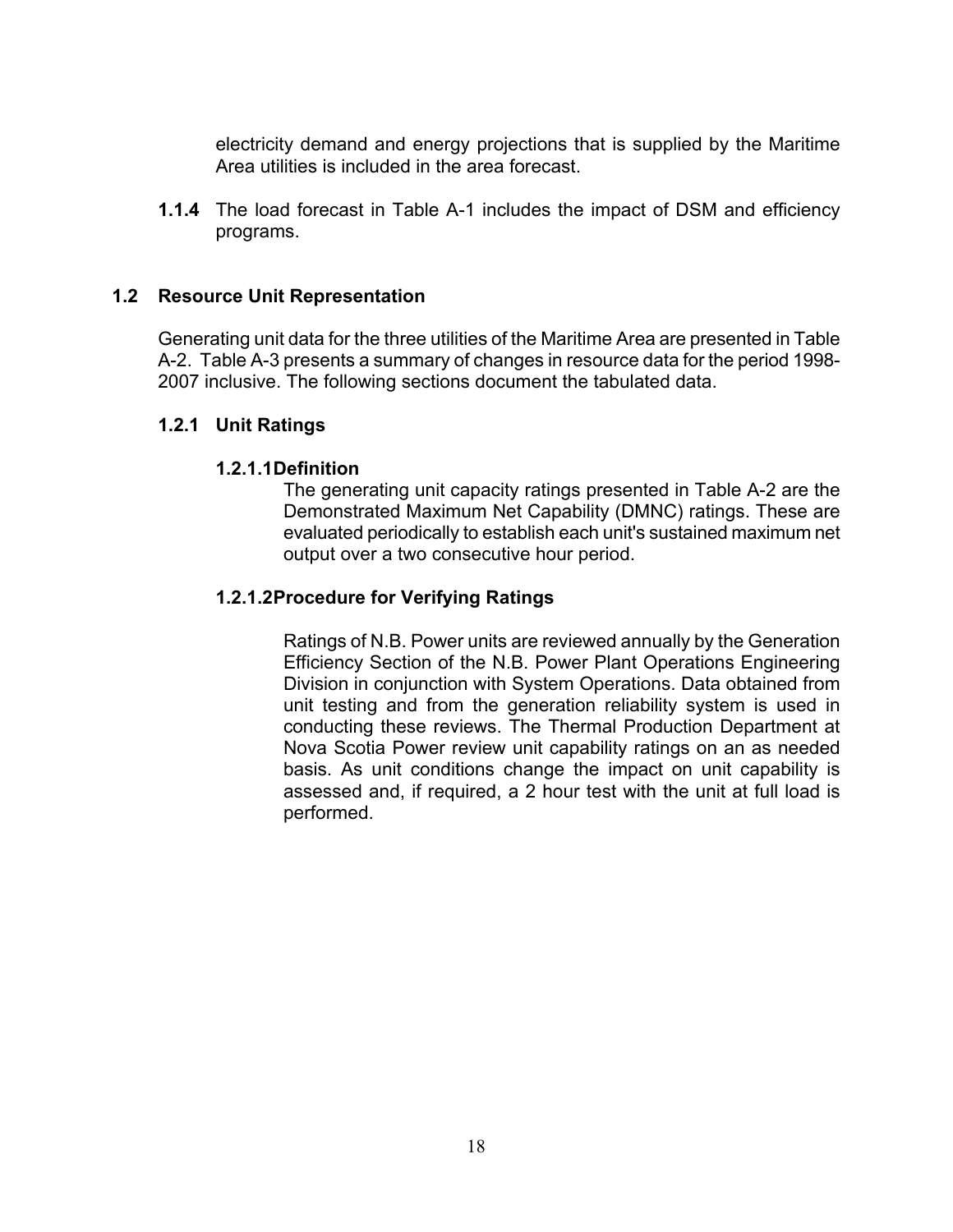| <b>NB Power Resources</b> |                                                   |                                                    |                                        |                                                               |                                        |                                                                                                                                                              |
|---------------------------|---------------------------------------------------|----------------------------------------------------|----------------------------------------|---------------------------------------------------------------|----------------------------------------|--------------------------------------------------------------------------------------------------------------------------------------------------------------|
| Plant                     | Unit                                              | <b>Type</b>                                        | Capacity<br><b>MW</b>                  | <b>Maintenance</b>                                            |                                        | <b>Notes</b>                                                                                                                                                 |
|                           |                                                   |                                                    |                                        | <b>Weeks</b>                                                  | Period                                 |                                                                                                                                                              |
| <b>Point Lepreau</b>      | $\mathbf{1}$                                      | <b>Nuclear</b>                                     | 635                                    | 6                                                             | May                                    |                                                                                                                                                              |
| <b>Lepreau Diesel</b>     |                                                   | Diesel                                             | 5                                      | 6                                                             | May                                    |                                                                                                                                                              |
| <b>Coleson Cove</b>       | 1<br>$\overline{\mathbf{c}}$<br>3                 | Oil<br>Oil<br>Oil                                  | 335<br>335<br>335                      | 8<br>8<br>8                                                   | May-Jun<br>Jul-Aug<br>Sep-Oct          |                                                                                                                                                              |
| <b>Belledune</b>          | $\overline{c}$                                    | Coal                                               | 458                                    | 4                                                             | Apr                                    |                                                                                                                                                              |
| <b>Dalhousie</b>          | 1<br>2                                            | Orimulsion<br>Orimulsion                           | 97<br>203                              | 4<br>4                                                        | Oct<br>Sep                             |                                                                                                                                                              |
| <b>Courtenay Bay</b>      | 1<br>$\overline{\mathbf{c}}$<br>3<br>4<br>C.Cycle | Oil<br>Oil<br>Oil<br>Oil<br><b>Natural Gas</b>     | 45<br>12<br>99<br>98<br>283            | 4<br>8<br>8<br>4                                              | Apr<br>Sep-Oct<br>Jul-Aug<br>Jun       | Deactivated, Retired in Nov 2001<br>Planned retirement in Jun 2000<br>Planned retirement in Jun 2000<br>Retired in Nov 2007<br>Planned in-service Jun 2000   |
| <b>Grand Lake</b>         | 8                                                 | Coal                                               | 57                                     | 6                                                             | Sep-Oct                                | Retired in Nov 2004                                                                                                                                          |
| Ste. Rose                 | 1                                                 | <b>CT</b>                                          | 100                                    | 1                                                             | Jul                                    |                                                                                                                                                              |
| <b>Grand Manan</b>        | 3                                                 | <b>CT</b>                                          | 28                                     | 1                                                             | Sep                                    |                                                                                                                                                              |
| <b>Millbank</b>           | 1<br>2<br>3<br>4                                  | CT<br><b>CT</b><br><b>CT</b><br><b>CT</b>          | 100<br>100<br>100<br>100               | 1<br>1<br>1<br>1                                              | Jul<br>Jul<br>Jul<br>Jul               | Tied to sale contract until Nov 1998<br>Tied to sale contract until Nov 2002<br>Tied to sale contract until Nov 2011<br>Tied to sale contract until Nov 2011 |
| <b>NUG Purchase</b>       | All                                               | <b>NUG</b>                                         | 49                                     |                                                               |                                        |                                                                                                                                                              |
| Mactaquac                 | 1<br>2<br>3<br>4<br>5<br>6                        | Hydro<br>Hydro<br>Hydro<br>Hydro<br>Hydro<br>Hydro | 110<br>110<br>110<br>116<br>113<br>113 | 2<br>$\overline{c}$<br>2<br>2<br>$\overline{\mathbf{c}}$<br>2 | Jun<br>Jun<br>Jul<br>Jul<br>Aug<br>Aug |                                                                                                                                                              |
| <b>Bechwood</b>           | 1<br>$\overline{\mathbf{c}}$<br>3                 | Hydro<br>Hydro<br>Hydro                            | 36<br>36<br>41                         | 1<br>1<br>1                                                   | Feb<br>Feb<br>Feb                      |                                                                                                                                                              |
| <b>Grand Falls</b>        | 1<br>$\overline{\mathbf{c}}$<br>3<br>4            | Hydro<br>Hydro<br>Hydro<br>Hydro                   | 17<br>17<br>17<br>17                   | 1<br>1<br>1<br>1                                              | Mar<br>Mar<br>Mar<br>Mar               |                                                                                                                                                              |
| <b>Tobique</b>            | 1<br>$\overline{2}$                               | Hydro<br>Hydro                                     | 10<br>10                               | 1<br>1                                                        | Jul<br>Jul                             |                                                                                                                                                              |
| <b>Sisson</b>             | $\mathbf{1}$<br>All                               | Hydro                                              | 9                                      | 1                                                             | Aug                                    |                                                                                                                                                              |
| <b>Milltown</b>           |                                                   | Hydro                                              | 4<br>300                               | $\mathbf{1}$                                                  | Aug                                    | Term: Mar 1998 to Feb 2000                                                                                                                                   |
| <b>Purchase Contract</b>  |                                                   | NBP-HQ                                             |                                        |                                                               |                                        |                                                                                                                                                              |
|                           |                                                   |                                                    | TADLE A O CAMIN                        |                                                               |                                        |                                                                                                                                                              |

### **TABLE A-2 MARITIME AREA RESOURCES**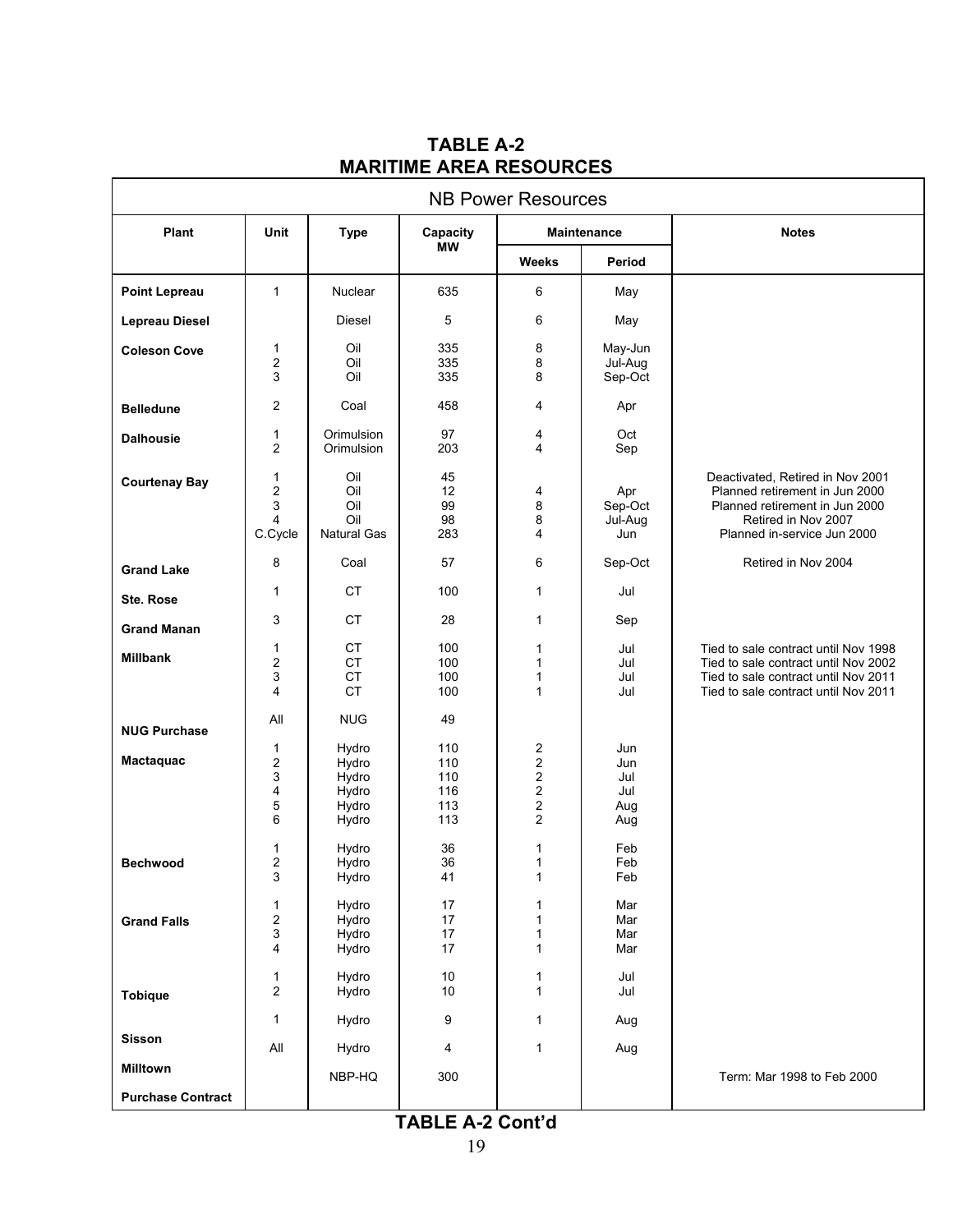| <b>NS Power Resources</b>                                                                                                                                                                                                                                                                                          |                                                              |                                                                                                                                                                     |                                                                                                                                                    |                                                                                                                                                                           |                                                                                                                     |                                                                                                          |  |
|--------------------------------------------------------------------------------------------------------------------------------------------------------------------------------------------------------------------------------------------------------------------------------------------------------------------|--------------------------------------------------------------|---------------------------------------------------------------------------------------------------------------------------------------------------------------------|----------------------------------------------------------------------------------------------------------------------------------------------------|---------------------------------------------------------------------------------------------------------------------------------------------------------------------------|---------------------------------------------------------------------------------------------------------------------|----------------------------------------------------------------------------------------------------------|--|
| Plant                                                                                                                                                                                                                                                                                                              | Unit                                                         | <b>Type</b>                                                                                                                                                         | Capacity                                                                                                                                           |                                                                                                                                                                           | <b>Maintenance</b>                                                                                                  | <b>Notes</b>                                                                                             |  |
|                                                                                                                                                                                                                                                                                                                    |                                                              |                                                                                                                                                                     | <b>MW</b>                                                                                                                                          | <b>Weeks</b>                                                                                                                                                              | Period                                                                                                              |                                                                                                          |  |
| <b>Tufts Cove</b>                                                                                                                                                                                                                                                                                                  | $\mathbf{1}$<br>$\overline{\mathbf{c}}$<br>3                 | Oil<br>Oil<br>Oil                                                                                                                                                   | 80<br>99<br>154                                                                                                                                    | 4<br>4<br>4                                                                                                                                                               | Aug<br>Sep<br>May                                                                                                   | Capacity Increases to 93 Jan 2000<br>Capacity reduces to 94 Jan 2000<br>Capacity reduces to 144 Jan 2000 |  |
| Lingan                                                                                                                                                                                                                                                                                                             | 1<br>$\overline{\mathbf{c}}$<br>3<br>$\overline{\mathbf{4}}$ | Coal<br>Coal<br>Coal<br>Coal                                                                                                                                        | 156<br>156<br>156<br>156                                                                                                                           | $\overline{4}$<br>4<br>4<br>4                                                                                                                                             | Apr<br>May<br>Aug<br>Sep                                                                                            |                                                                                                          |  |
| Pt. Tupper                                                                                                                                                                                                                                                                                                         | $\overline{c}$                                               | Coal                                                                                                                                                                | 154                                                                                                                                                | 4                                                                                                                                                                         | Jun                                                                                                                 |                                                                                                          |  |
| <b>Trenton</b>                                                                                                                                                                                                                                                                                                     | 5<br>6                                                       | Coal<br>Coal                                                                                                                                                        | 156<br>156                                                                                                                                         | 4<br>4                                                                                                                                                                    | Jun<br>Oct                                                                                                          |                                                                                                          |  |
| Pt. Aconi                                                                                                                                                                                                                                                                                                          | $\mathbf{1}$                                                 | Coal                                                                                                                                                                | 166                                                                                                                                                | $\overline{4}$                                                                                                                                                            | Jul                                                                                                                 |                                                                                                          |  |
| <b>Burnside</b>                                                                                                                                                                                                                                                                                                    | 1<br>$\overline{\mathbf{c}}$<br>3<br>4                       | <b>CT</b><br><b>CT</b><br><b>CT</b><br>СT                                                                                                                           | 33<br>33<br>33<br>33                                                                                                                               | 4<br>4<br>4<br>4                                                                                                                                                          | Jul<br>Aug<br>Sep<br>Oct                                                                                            |                                                                                                          |  |
| <b>Victoria Junction</b>                                                                                                                                                                                                                                                                                           | $\mathbf{1}$<br>$\overline{2}$                               | <b>CT</b><br><b>CT</b>                                                                                                                                              | 33<br>33                                                                                                                                           | 4<br>4                                                                                                                                                                    | Jul<br>Aug                                                                                                          |                                                                                                          |  |
| <b>Tusket</b>                                                                                                                                                                                                                                                                                                      | $\mathbf{1}$                                                 | <b>CT</b>                                                                                                                                                           | 24                                                                                                                                                 | 4                                                                                                                                                                         | Sep                                                                                                                 |                                                                                                          |  |
| <b>New CT</b>                                                                                                                                                                                                                                                                                                      | 1                                                            | <b>CT</b>                                                                                                                                                           | 170                                                                                                                                                | $\overline{4}$                                                                                                                                                            | Jul                                                                                                                 | In-service Jan 2004                                                                                      |  |
| <b>Wreck Cove</b><br><b>Annapolis</b><br>Avon<br><b>Black River</b><br><b>Nictaux</b><br>Lequille<br><b>Paradise</b><br><b>Mersey</b><br><b>Sissiboo</b><br><b>Bear River</b><br><b>Tusket</b><br>Roseway<br><b>St. Margrets</b><br><b>Sheet Harbour</b><br><b>Dickie Brook</b><br><b>Fall River</b><br><b>IPP</b> | 1<br>$\overline{2}$<br>All                                   | Hydro<br>Hydro<br>Hydro<br>Hydro<br>Hydro<br>Hydro<br>Hydro<br>Hydro<br>Hydro<br>Hydro<br>Hydro<br>Hydro<br>Hydro<br>Hydro<br>Hydro<br>Hydro<br>Hydro<br><b>NUG</b> | 115<br>115<br>$\overline{4}$<br>8<br>21<br>$\overline{7}$<br>13<br>6<br>44<br>25<br>11<br>3<br>$\mathbf{1}$<br>10<br>11<br>3<br>$\mathbf{1}$<br>25 | 1<br>1<br>$\mathbf{1}$<br>$\mathbf{1}$<br>1<br>1<br>$\mathbf{1}$<br>1<br>$\mathbf{1}$<br>$\mathbf{1}$<br>1<br>$\mathbf{1}$<br>$\mathbf{1}$<br>1<br>1<br>$\mathbf{1}$<br>1 | Jul<br>Jul<br>Jul<br>Jul<br>Aug<br>Aug<br>Aug<br>Sep<br>Sep<br>Sep<br>Jun<br>Jun<br>Jun<br>Jul<br>Jul<br>Aug<br>Aug |                                                                                                          |  |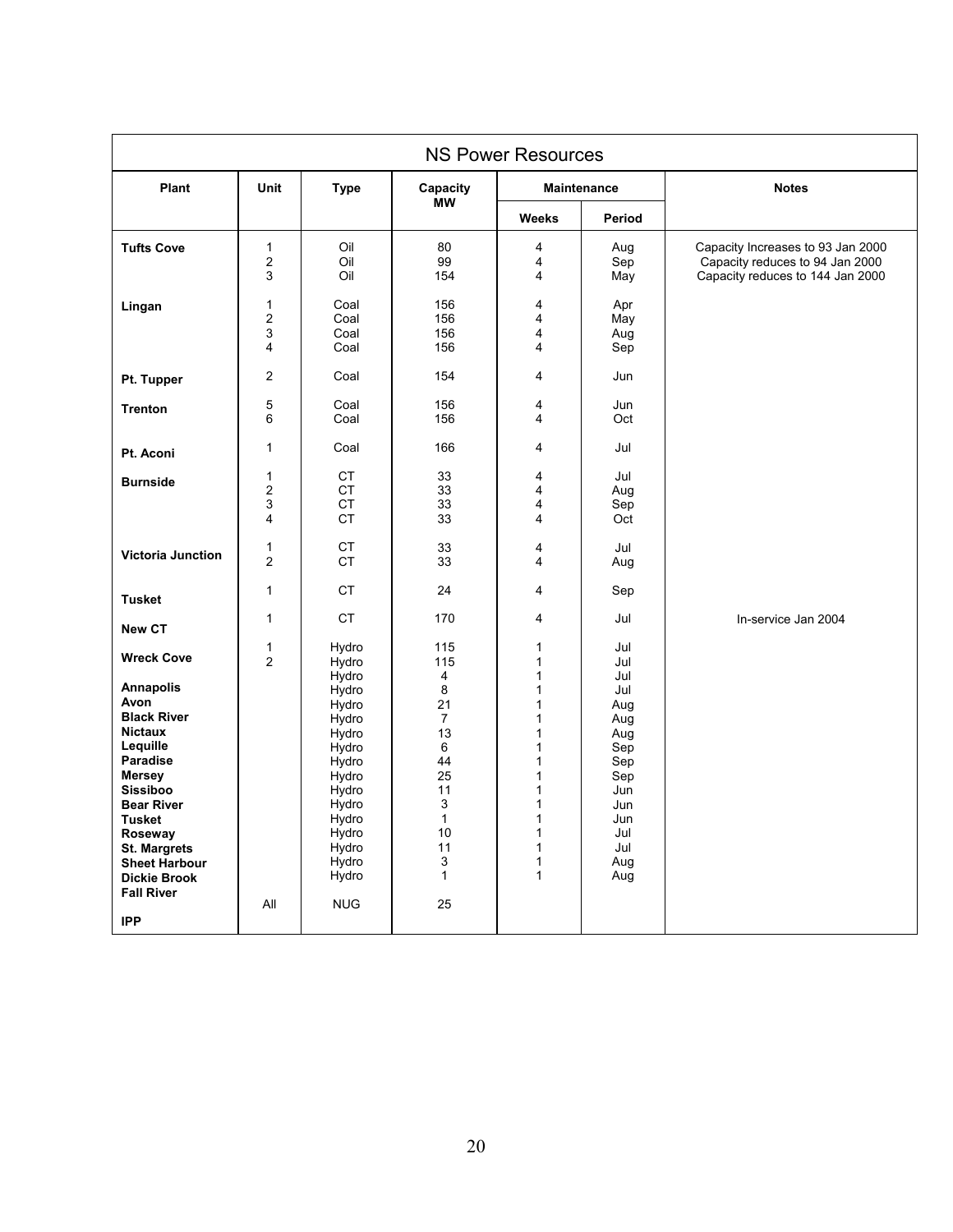| <b>MECL Resources</b> |                                                               |                                        |                                       |                                          |                                        |                                            |  |  |
|-----------------------|---------------------------------------------------------------|----------------------------------------|---------------------------------------|------------------------------------------|----------------------------------------|--------------------------------------------|--|--|
| Plant                 | <b>Unit</b>                                                   | <b>Type</b>                            | Capacity                              |                                          | <b>Maintenance</b>                     | <b>Notes</b>                               |  |  |
|                       |                                                               |                                        | <b>MW</b>                             | Weeks                                    | Period                                 |                                            |  |  |
| Charlottetown         | 5<br>$\,6\,$<br>$\overline{7}$<br>8<br>$\boldsymbol{9}$<br>10 | Oil<br>Oil<br>Oil<br>Oil<br>Oil<br>Oil | 3<br>$\overline{7}$<br>10<br>19<br>19 | 3<br>3<br>$\frac{3}{3}$<br>$\frac{3}{3}$ | Jun<br>Jun<br>Aug<br>Oct<br>Aug<br>Jun |                                            |  |  |
| <b>Borden</b>         | 1<br>$\overline{2}$                                           | <b>CT</b><br><b>CT</b>                 | 15<br>27                              | $\frac{3}{3}$                            | Jul<br>Sep                             |                                            |  |  |
| <b>Chtown GT/HRSG</b> | $\mathbf 1$<br>$\overline{2}$                                 | CT<br>CT                               | 25<br>25                              | 3<br>3                                   | Aug<br>Oct                             | In-service Aug 2001<br>In-service Aug 2005 |  |  |

**TABLE A-2 Cont'd**

Note: MECL resources include a 20 MW participation in the Dalhousie Plant and 30 MW participation in Pt. Lepreau. These units are NB Power units and are shown in the NB Power section of this table.

| SUMMARY OF CHANGES IN CAPACITY                                               |                                                                              |                                                                              |                                                                       |                                                                                                                                                                                                                                                     |  |  |  |  |
|------------------------------------------------------------------------------|------------------------------------------------------------------------------|------------------------------------------------------------------------------|-----------------------------------------------------------------------|-----------------------------------------------------------------------------------------------------------------------------------------------------------------------------------------------------------------------------------------------------|--|--|--|--|
| Year                                                                         | January<br>Capacity                                                          | <b>December</b><br>Capacity                                                  | Capacity<br>Change                                                    | <b>Explanation</b>                                                                                                                                                                                                                                  |  |  |  |  |
| 1998<br>1999<br>2000<br>2001<br>2002<br>2003<br>2004<br>2005<br>2006<br>2007 | 6072<br>6472<br>6471<br>6643<br>6368<br>6468<br>6638<br>6581<br>6606<br>6606 | 6472<br>6472<br>6643<br>6368<br>6468<br>6468<br>6581<br>6606<br>6606<br>6508 | 400<br>0<br>172<br>$-275$<br>100<br>0<br>113<br>25<br>$\Omega$<br>-98 | HQ Purchase (+300), Millbank 1 (+100)<br>Tufts Cove (-1), Courtenay Bay (+172)<br>HQ Purchase (-300), Chtown GT/HRSG 1 (+25)<br>Millbank 2 (+100)<br>Grand Lake 8 (-57), Combustion Turbine (+170)<br>Chtown GT/HRSG 2 (+25)<br>Courtenay Bay (-98) |  |  |  |  |

**TABLE A-3**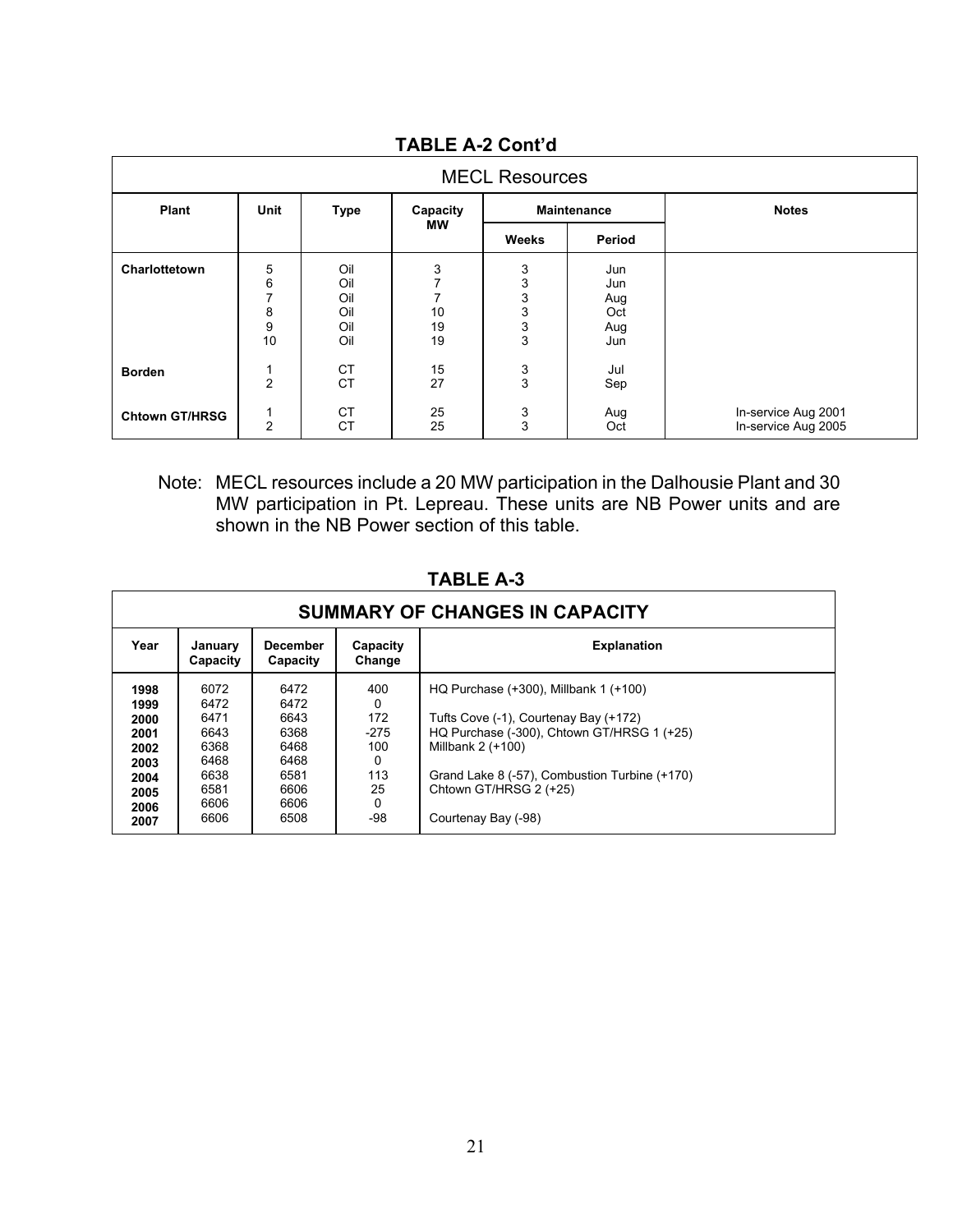#### **1.2.2 Unit Unavailability Factors**

#### **1.2.2.1Type of Unavailability Factors Represented**

The types of unavailability factors represented in this reliability assessment included forced outages, unplanned maintenance outages, deferrable forced outages and planned outages. All except the last are included in the Forced Outage Rates (FORs) presented in Table A-4. Planned outages are scheduled manually for the reliability program based upon projected maintenance schedules.

#### **1.2.2.2Source of Unavailability Factors**

Forced Outage Rates for existing units are based on actual outage data as well as on data of similar sized units as compiled by the Canadian Electrical Association (CEA).

FORs for new units are based upon the utilities' experience with similar units in conjunction with averages compiled by the Canadian Electrical Association (CEA).

#### **1.2.2.3Maturity Considerations**

Immature FORs were not used in this evaluation.

#### **1.2.2.4Tabulation of Typical Unavailability Factors**

The range of typical FORs used in the assessment are tabulated in Table A-4.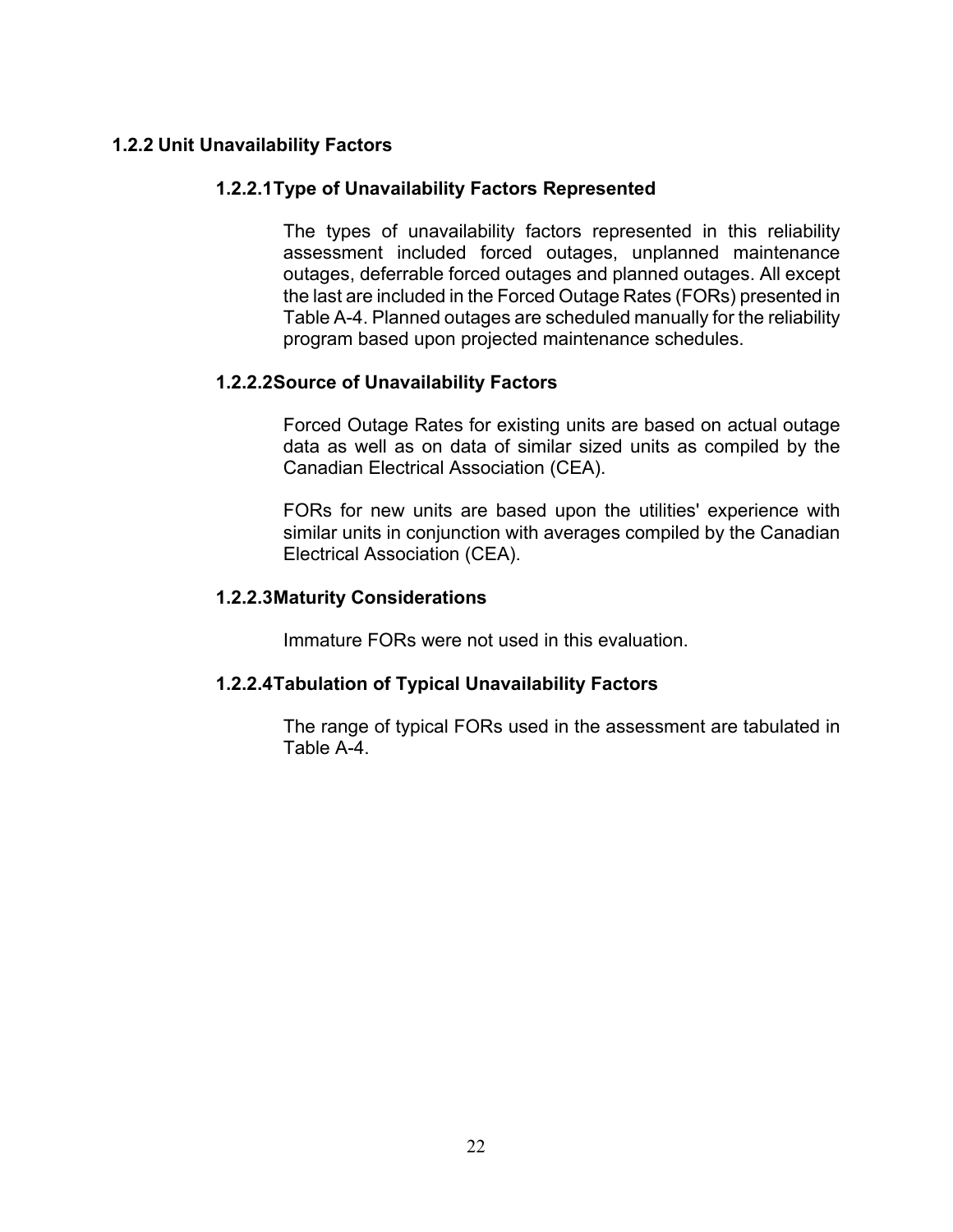| <b>MARITIME AREA TYPICAL FORCED OUTAGE RATES</b> |                                |  |  |  |  |
|--------------------------------------------------|--------------------------------|--|--|--|--|
| <b>Unit Type</b>                                 | <b>Forced Outage Rate</b><br>% |  |  |  |  |
| Nuclear                                          | $8 - 12$                       |  |  |  |  |
| Coal                                             | $6 - 12$                       |  |  |  |  |
| Oil                                              | $5 - 10$                       |  |  |  |  |
| Orimulsion                                       | $6 - 12$                       |  |  |  |  |
| Natural Gas (Combined Cycle)                     | $5 - 10$                       |  |  |  |  |
| <b>Combustion Turbine</b>                        | $8 - 12$                       |  |  |  |  |
| Hydro                                            | $1 - 5$                        |  |  |  |  |
| <b>NUG</b>                                       | $5 - 12$                       |  |  |  |  |

#### **TABLE A-4**

#### **1.2.3 Purchase and Sale Representation**

Purchases and sales are represented as an adjustment to the capacity or load as appropriate.

#### **1.2.4 Retirements**

Retirements were considered by removing the units from the model at their retirement date.

#### **1.3 Representation of Interconnected Systems**

Interconnections were not explicitly modelled. The approach used in this evaluation was to determine the level of interconnection assistance required in order for the Maritime Area to meet the NPCC criterion.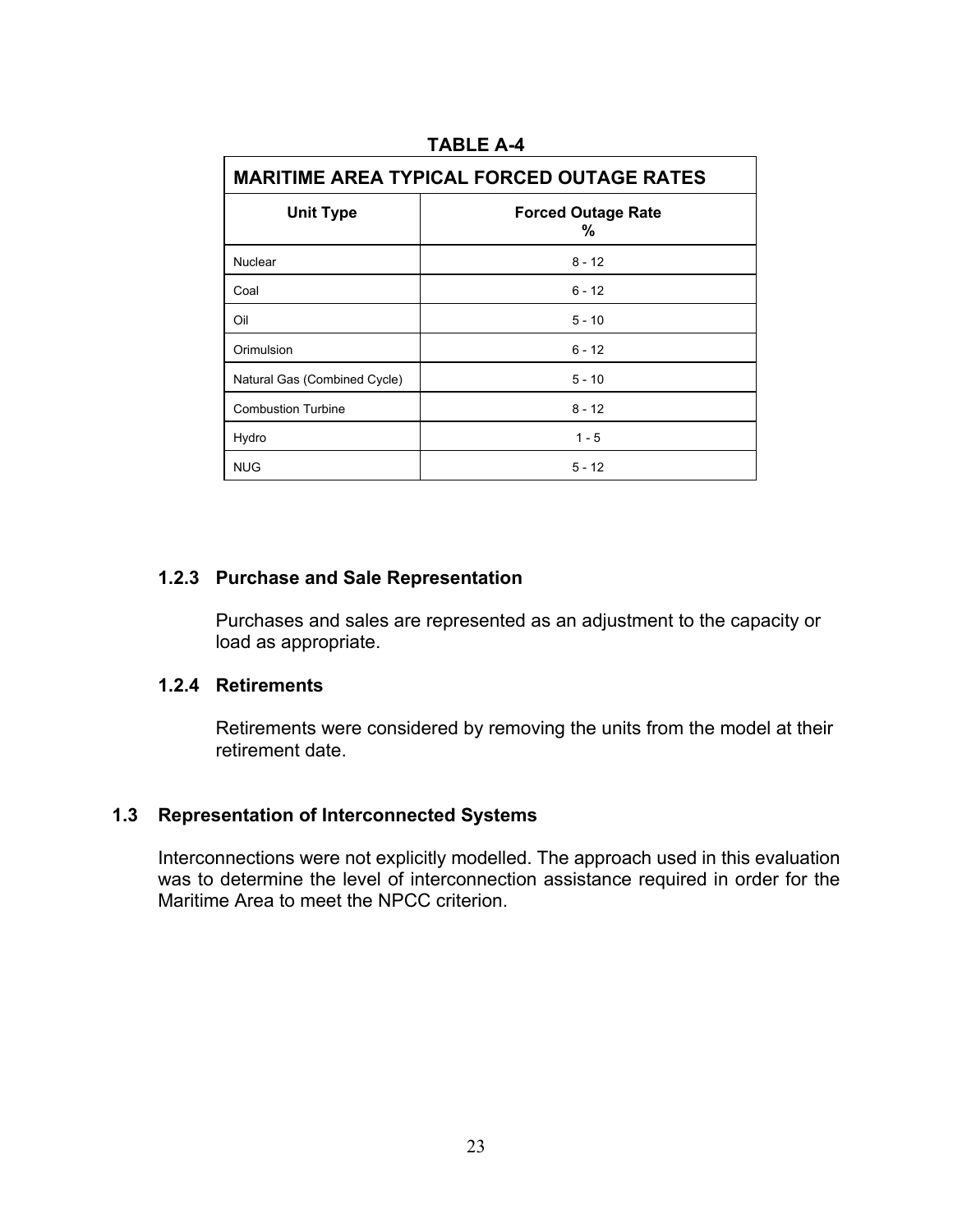#### **1.4 Modelling of Limited Energy Sources**

Under normal operating conditions, the hydro system is operated considerably below its DMNC rating due to economics. However, if required to maintain customer load, it would be operated at full capacity by utilizing the headponds and other existing storage reservoirs. This is one of the options documented in the Emergency Operating Procedures (Section 2.2). Therefore, in the evaluation, hydro units are considered available for all hours during which the unit is not on forced outage or maintenance.

#### **1.5 Modelling of Demand Side Management**

The expected monthly demand and energy reduction of Demand Side Management programs on each utilitiy is included in the Maritime Area forecast in Table A-1.

#### **1.6 Modelling of Non-Utility Generation**

NB Power and NS Power each represent non-utility capacity as a single unit with operating characteristics and FORs equivalent to other Maritime Area units of similar size. These are tabulated in Table A-2 and are identified by type NUG.

#### **1.7 Other Assumptions**

It was determined that there were no internal transmission limitations. It is assumed that there are no unit slippages or or unit deratings due to environmental constraints.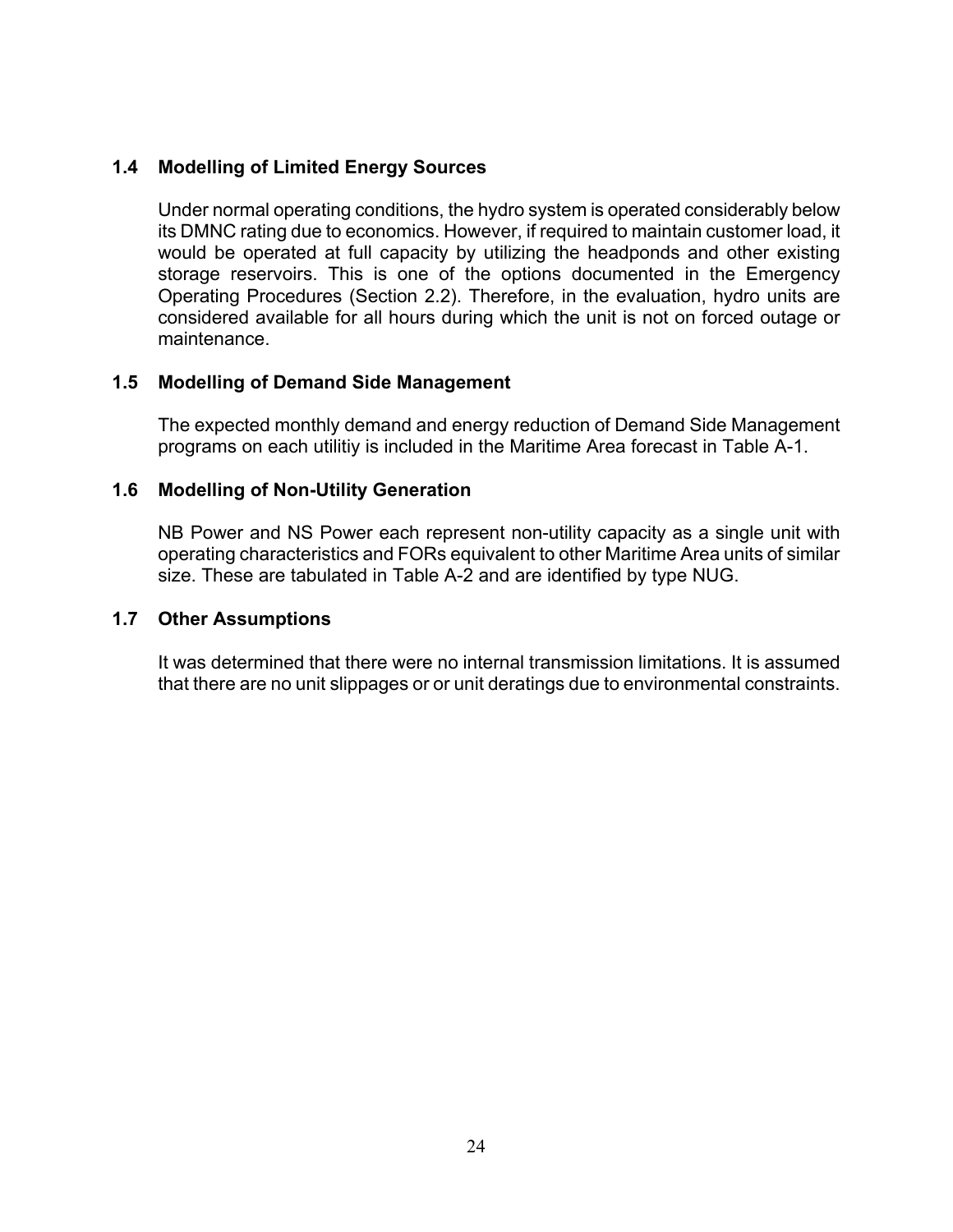**APPENDIX B** 

**DESCRIPTION OF RELIABILITY PROGRAM** 

**DESCRIPTION OF RELIABILITY PROGRAM**